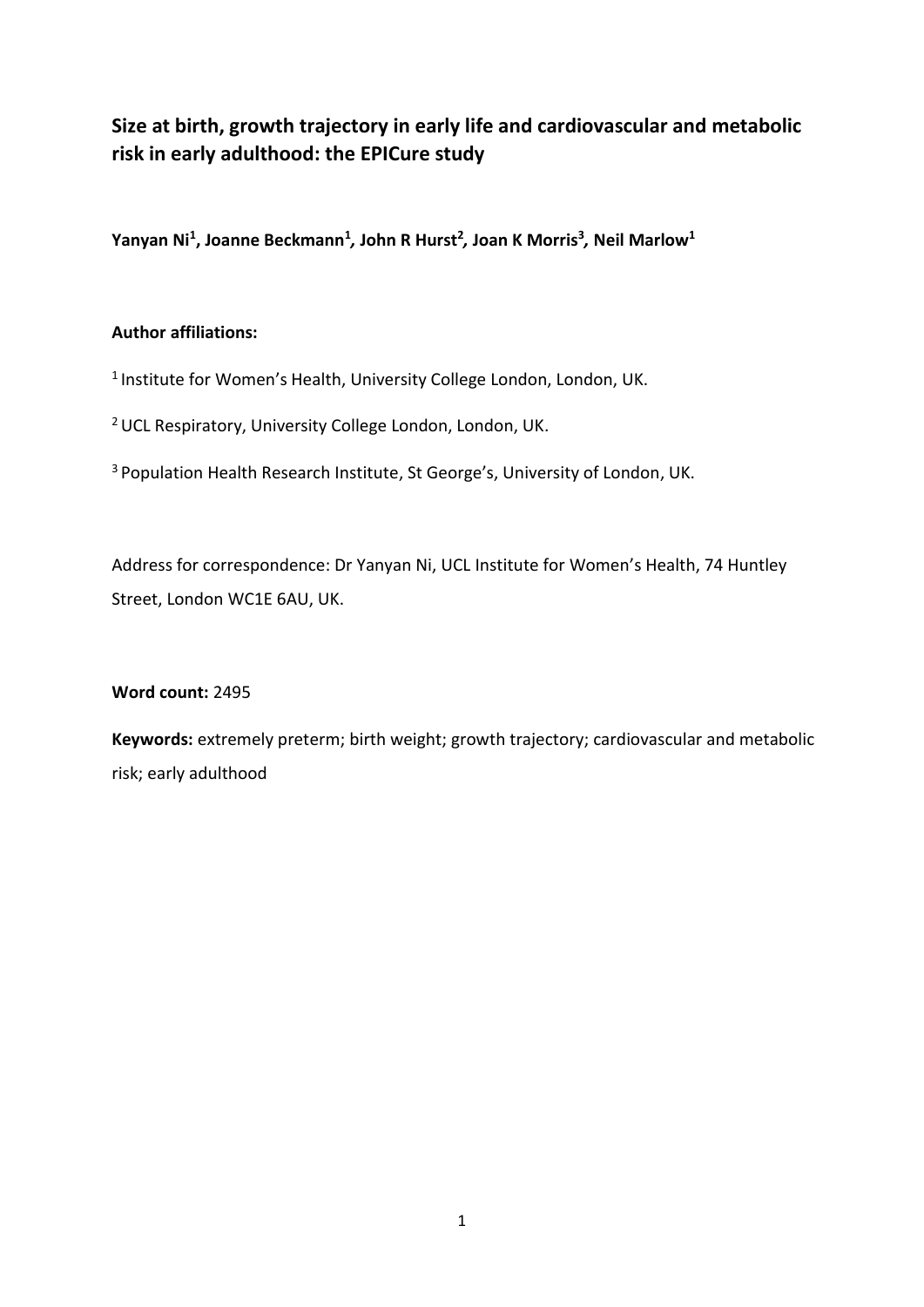## **What is already known on this topic?**

- Low birth weight and rapid catch-up in infancy and early childhood are associated with increased cardiovascular risk in later life in general populations.
- Evidence is limited and mixed on the long-term health effects of the growth trajectory from birth to full-term age in preterm infants.
- Greater catch-up in weight in childhood is shown in populations born preterm, but whether this put them at increased cardiometabolic risk deserves more research.

# **What this study adds?**

- No associations of size at extremely preterm birth with the presence of metabolic syndrome, BMI or central SBP in early adulthood were found.
- An inverse relationship between size at extremely preterm birth and BMI in early adulthood was found in the lower socioeconomic status group.
- Increased catch-up in weight from 2.5-6 years (not in preterm period nor in infancy) was associated with BMI and central SBP in early adulthood.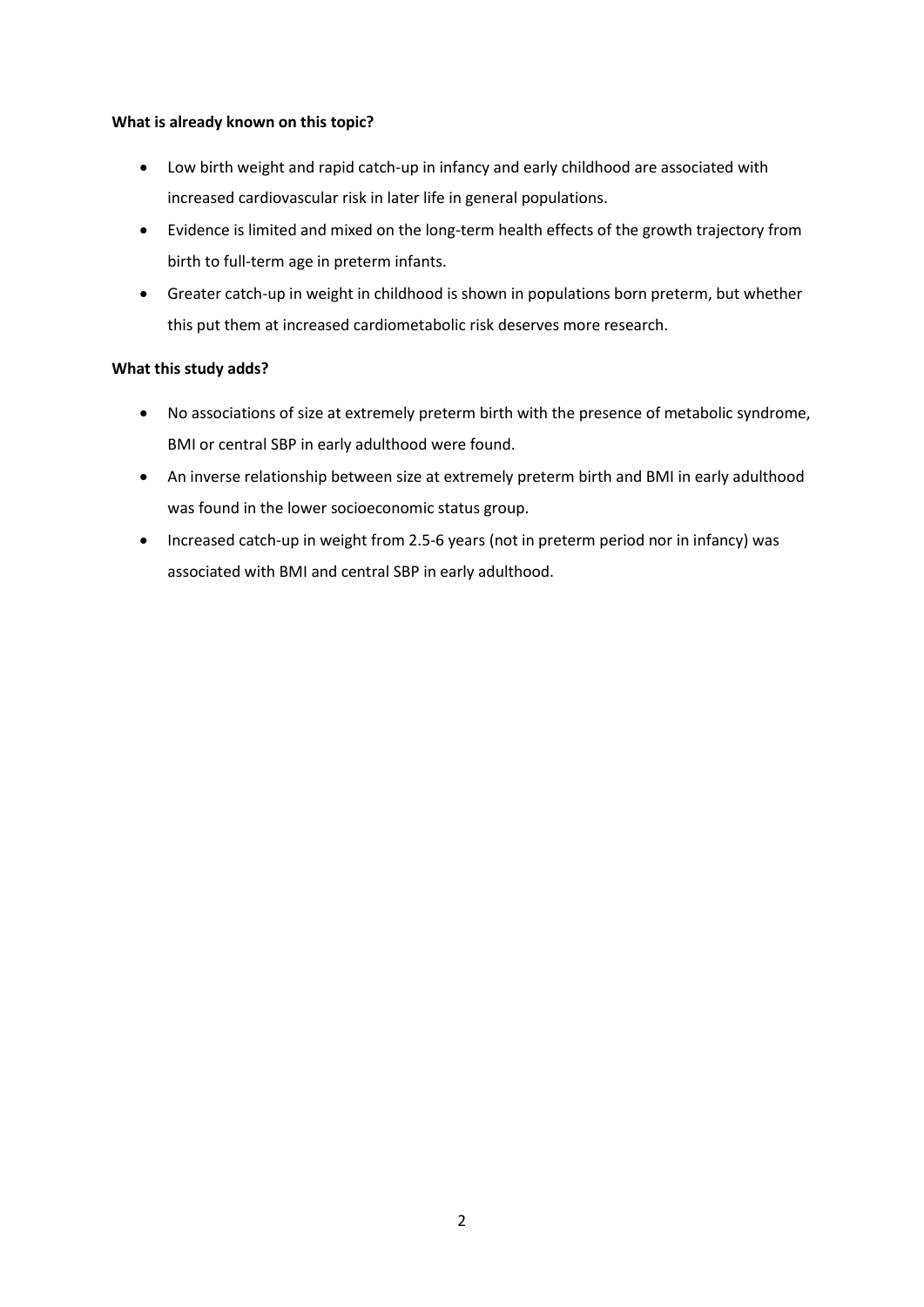## **Abstract**

**Objectives:** To investigate whether size at birth and growth trajectories in infancy and childhood are associated with determinants of cardiovascular and metabolic risk in young adults born extremely preterm (EP; <26 weeks of gestation).

**Methods**: We used longitudinal data from the EPICure study of 129 EP survivors up to 19 years in the UK and Ireland in 1995. Determinants of cardiovascular and metabolic risk at 19 years included the presence of metabolic syndrome, BMI, and systolic blood pressure (SBP). Predictors were birth weight for gestation and gain in weight z-scores in the following periods: birth to 40 weeks postmenstrual age (term), infancy (term to 2.5 years), early childhood (2.5-6 years) and late childhood (6-11 years).

**Results:** Metabolic syndrome was present in 8.7% of EP participants at 19 years. Compared to subjects without, those with metabolic syndrome tended to have a smaller size at birth (difference in means: -0.55 SD, 95% CI: -1.10 to 0.01, *p*=0.053) and a greater increase in weight z-scores from term to 2.5 years (difference in means: 1.00 SD (-0.17 to 2.17), *p*=0.094). BMI at 19 years was positively related to growth from 2.5-6 years ( $\beta$ : 1.03 (0.31, 1.75),  $p$ =0.006); an inverse association with birthweight z-scores was found in the lower SES group  $(\beta$ : -1.79 (-3.41, -0.17),  $p=0.031$ ). Central SBP was positively related to growth from 2.5-6 years ( $\beta$ : 1.75 (0.48 to 3.02),  $p=0.007$ ).

**Conclusions:** Size at EP birth and increased catch-up in weight from 2.5-6 years were associated with BMI and central SBP in early adulthood.

#### **Word count: 250**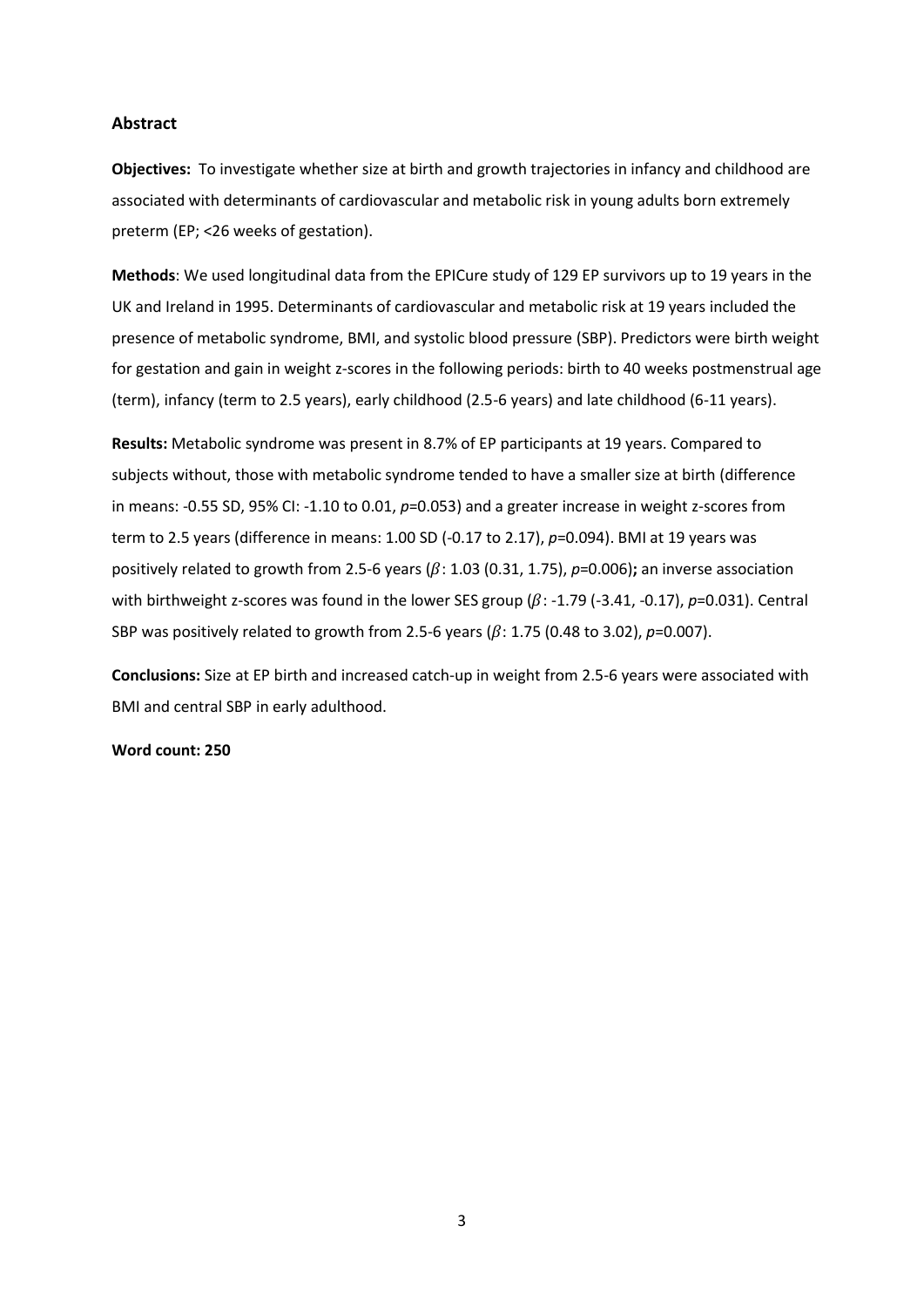#### **INTRODUCTION**

The relationships between low weight at birth and increased risk in later life of adiposity, cardiovascular disease and type 2 diabetes (T2DM) are well established in general populations  $^{1-8}$ . Higher risk is thought to be a consequence of persisting physiological and metabolic changes that accompany slow intrauterine growth. However, many of the early epidemiological studies had very limited data on gestational age. In the general population, low weight at birth can result from both fetal growth restriction and preterm birth. Advances in perinatal and neonatal care in the 1990s were associated with greatly improved survival of very preterm babies, which, together with enhanced accuracy in gestational age estimation, have made it possible to examine influences on childhood growth and cardiometabolic risk in early adult life.

We have previously shown that, compared to birth at term, fetal growth in extremely preterm survivors (EP; <26 weeks of gestation) has a slower trajectory from birth to full-term age, leading to an appreciable decrease in weight z-scores. Catch-up in weight only commences after reaching term age<sup>9</sup>. This is in line with reports from other cohort studies in the UK, Sweden and the Netherlands<sup>10-</sup> <sup>13</sup>. Evidence has been limited and mixed on the long-term health effects of this growth trajectory in preterm infants. Some studies indicate that a greater weight gain during the period from birth to term age/discharge has adverse effects on later body composition, obesity and cardiovascular health<sup>11,13</sup>, whilst others reported no effects on the markers of the metabolic syndrome<sup>12,14-17</sup>.

We have previously shown greater catch-up in weight in childhood among EP participants than termborn children<sup>18</sup>. Weight at birth is lower for preterm births than that expected from fetal growth data. There is increased concern that pronounced fetal and postnatal growth restriction, with accelerated catch-up growth in childhood, may put these children at increased risk of metabolic and cardiovascular morbidity in later life. Repeatedly in babies born at full term, rapid catch-up in infancy and early childhood has been associated with increased risk for obesity, hypertension, cardiovascular disease and T2DM in adulthood<sup>19-25</sup>. Evidence linking such factors in populations born preterm is less extensive, but data suggest that weight gain in infancy after term age is positively related to BMI<sup>26</sup>, fat mass or percentage body fat<sup>11,26</sup>, insulin level<sup>27</sup> and serum levels of total cholesterol and low-density lipoprotein (LDL) cholesterol<sup>11</sup>, and borderline related to high-density lipoprotein (HDL) cholesterol level <sup>11</sup>. There is also some evidence showing accelerated postnatal growth during the first months after birth did not affect systolic blood pressure (SBP) at 19 years in individuals who were born preterm, but those who showed increased postnatal weight gain and BMI after 5 years had higher SBP<sup>28</sup>.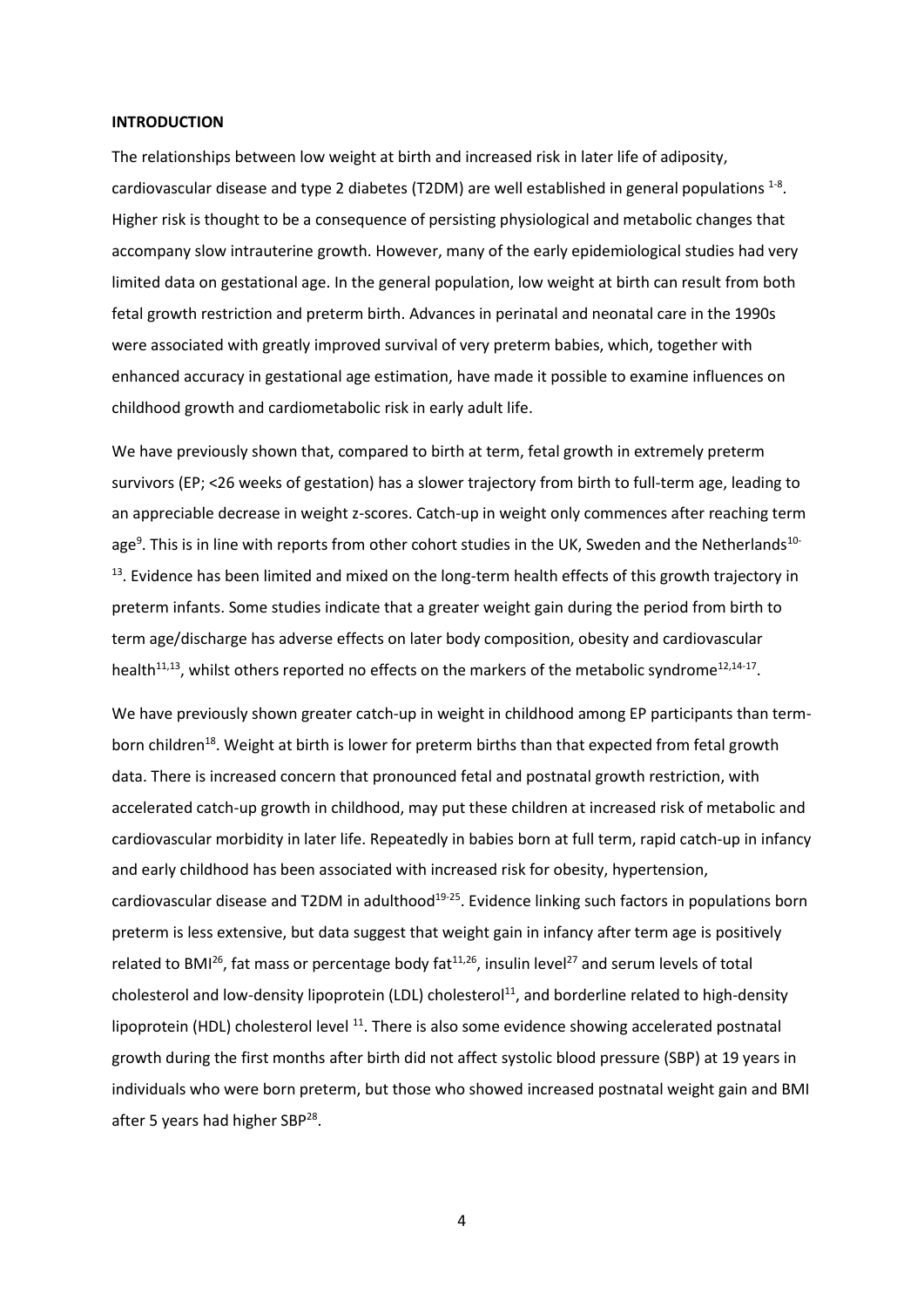We used longitudinal data from the EPICure study of 129 EP survivors up to 19 years to investigate whether size at birth and growth trajectories in preterm period (birth to term age defined as 40 weeks postmenstrual age), infancy (term-2.5 years), early childhood (2.5-6 years) and late childhood (6-11 years) were associated with determinants of metabolic and cardiovascular risk at age 19 years. We hypothesised that following EP birth, size at birth and growth in infancy and childhood, but not growth in the preterm period, would be associated with determinants of cardiovascular and metabolic risk in early adult life.

#### **METHODS**

#### **Subjects**

The EPICure study comprised 315 infants born at 25 completed weeks of gestation or less in all 276 maternity units in the UK and Ireland from March to December 1995 who were discharged alive from neonatal intensive care units. Recruitment of the cohort has been described in detail previously<sup>29-31</sup>. The survivors were followed longitudinally at age 2.5, 6, 11 and 19 years. A flow chart detailing dropout has been published previously<sup>32</sup>. Nine deaths occurred between discharge and the 19-year assessment, at which 129 (42%) of EP participants were assessed. At 6 years, 160 term-born classmates (≥37 weeks of gestation) were recruited for 204 children attending mainstream schools. They were matched on age, sex and ethnicity. At 11 years, 110 of them were re-assessed and 43 new controls were recruited. At 19 years, 65 of those attending at 11 years were re-assessed. Each follow up assessment was approved by the ethics committee. Written informed consent was provided by parents up to 11 years and by individual participants at 19 years. The assessment at 19 years was approved by the South Central Hampshire A Research Ethics Committee (Ref: 13/SC/0514).

#### **Measures**

Growth, cardiovascular evaluations and other risk factors at age 19 years have been described previously (Hurst et al. 2020, in press). The prevalence of metabolic syndrome was calculated, based on the criteria defined by the International Diabetes Federation as having central obesity measured by waist circumference or BMI, together with any two of the following components: (1) raised triglycerides; (2) reduced HDL cholesterol; (3) raised blood pressure; and (4) raised fasting plasma glucose<sup>33</sup>.

Explanatory variables of interest included birth weight and changes in (∆) weight z-scores during the following periods: birth to term, infancy (term-2.5 years), early childhood (2.5-6 years), and late childhood (6-11 years). Growth data were collected at each age, which have been described in detail previously <sup>9,15</sup>. Only weight was collected at birth and term age. Standard deviation scores (z-scores)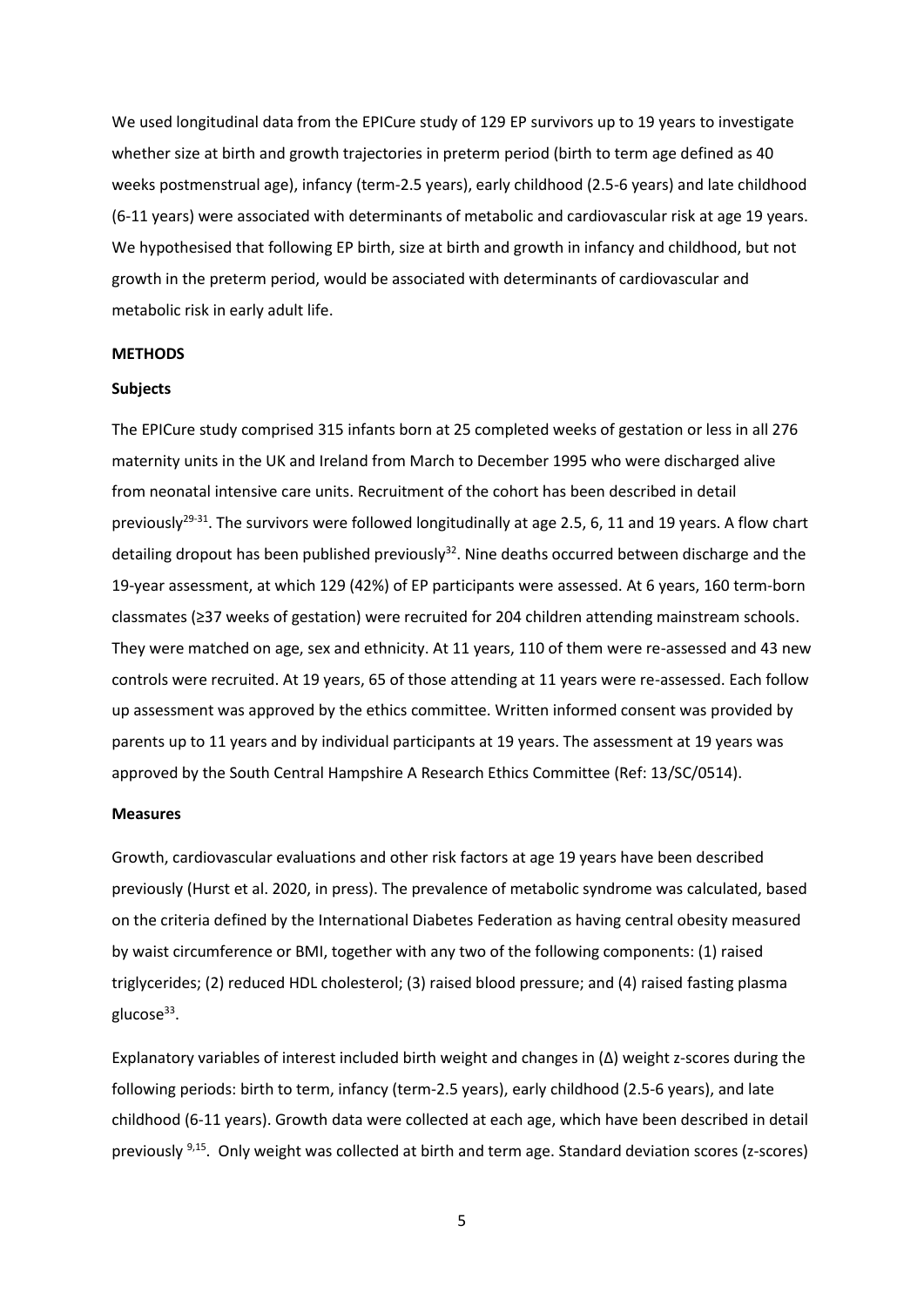for weight were calculated at each age based on UK population norms<sup>34</sup>. Birthweight z-scores (birth weight for gestation) were derived from the complete birth population<sup>29</sup>.

Data on confounding factors were obtained from the main study. These included sex (males vs females), gestational age, multiple births (yes vs no), ethnicity (white vs non-white), maternal age, maternal education (A level or above vs GCSE or below), maternal smoking during pregnancy (yes vs no) and socioeconomic status (SES), which was based on parental occupational status at 2.5 years and dichotomised as (1) higher: non-manual employment; (2) lower: including those in manual employment or unemployed.

#### **Statistical Analyses**

Factors related to the presence of metabolic syndrome (yes vs no) at 19 years were explored using two sample t-tests or chi-square tests. Multivariate linear regression was used to examine associations of birthweight z-score with BMI and central SBP at age 19 years (two determinants of cardiovascular and metabolic risk). Univariate linear regression was used to screen for confounders. For a potential confounder to be retained in the final models, it was required to have a *p* value <0.10. Interactions of birthweight z-score and confounders were tested. Confounding factors in the final models included sex, maternal age and maternal smoking during pregnancy. Similar strategies were followed when examining the impacts of growth patterns in infancy and childhood. All analyses were performed using STATA 15.1. Correction for multiple comparisons was applied using the Benjamini-Hochberg procedure to control for the false discovery rate <sup>35</sup>. There was a small amount of missing data in BMI (0.01%) and central SBP (0.03%) measured at 19 years and they were excluded from the analysis. This is unlikely to influence the results due to small numbers.

#### **RESULTS**

**Participants.** The mean birth weight (range) for the whole cohort of 315 EP survivors was 747g (423- 1040); 41% were 24 weeks of gestational age or less; 49.2% were males and 25.2% were multiple births. Birthweight z-score were derived from the complete birth population<sup>29</sup> and were available for 312 infants (mean -0.18 SD; table 1); among them, 49 (15.7%) had z-scores < -1 SD. Progressive loss to follow up occurred for the EPICure study over the period of 19 years, and similar attrition occurred in the control group. The cohort included in this analysis were representative of the total original cohort in relation to sex, birth weight and gestational age. EP participants at 19 years were more likely to be from a multiple pregnancy, have mothers who were older, of white ethnicity and with higher educational attainment, and have parents with higher SES (**table S1**), which has been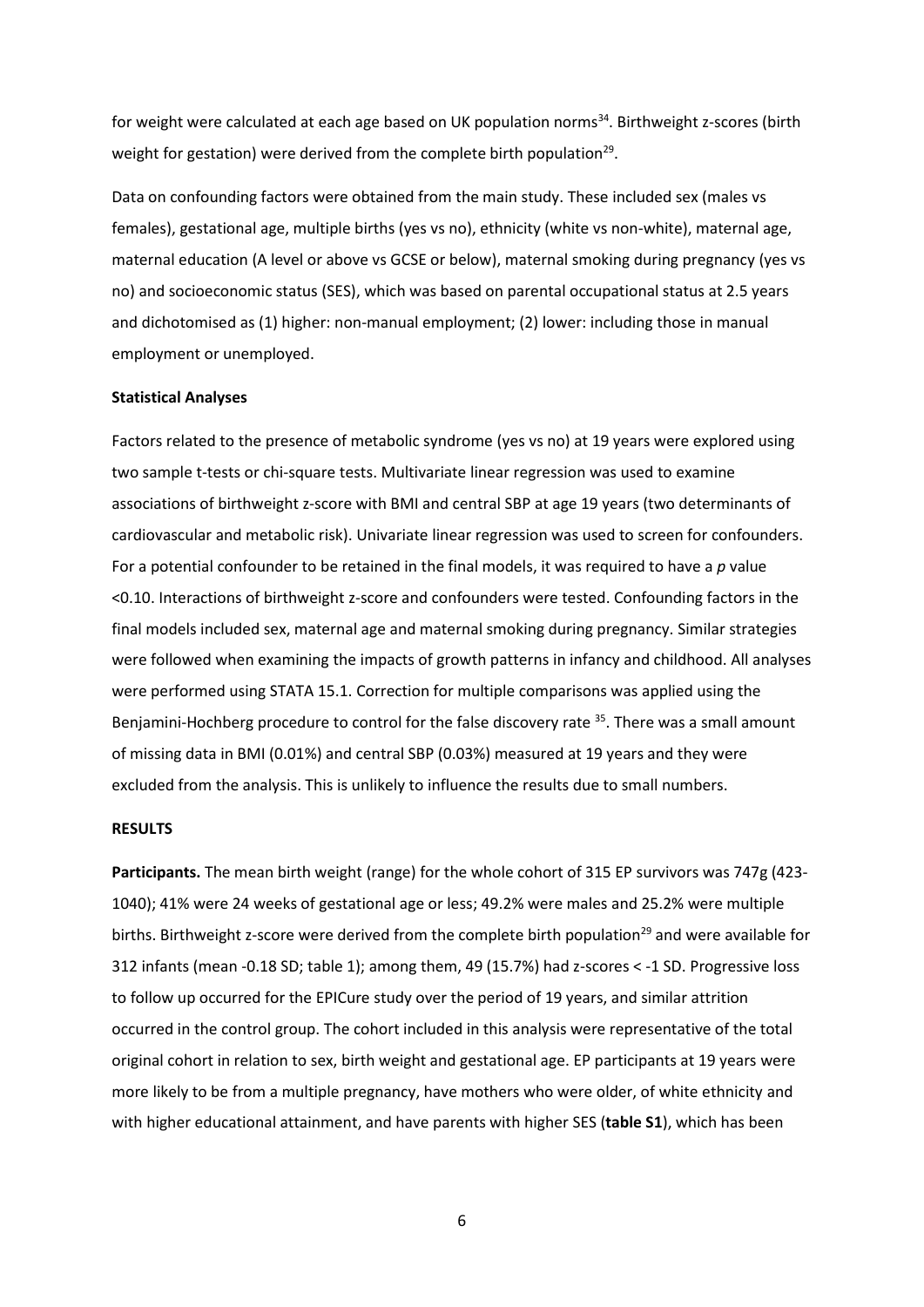reported previously<sup>32</sup>. The anthropometric and clinical characteristics of the participants are shown in **table 1**.

**Early growth and cardiovascular and metabolic risk at 19 years.** The prevalence of metabolic syndrome was 8.7% for EP participants and 3.7% for controls (*p*=0.240; **table 1**). Similar results were shown for the five metabolic syndrome components (**table 1**). EP participants with metabolic syndrome tended to have a smaller size at birth (difference in means: -0.55 SD, 95% confidence interval: -1.10 to 0.01, *p*=0.053; **table 2**) and a higher increase in weight z-scores from term to 2.5y (difference in means: 1.00 SD, 95% CI: -0.17 to 2.17, *p*=0.094).

Change in (∆) weight z-scores in early childhood from 2.5-6 years was positively related to BMI at 19 years (β: 1.03 (0.31, 1.75), p=0.006; **table 3**): an average increase of 1.03 kg/m<sup>2</sup> in BMI for per SD increase in ∆ weight z-scores from 2.5-6 years; this relationship was independent of size at birth. Young adults with BMI >30 kg/m<sup>2</sup> had a mean of 1.87 SD in  $\Delta$  weight z-scores from 2.5-6 years, significantly higher than those with lower BMI (difference in means: 1.54 (0.76, 2.32)). A significant interaction was found between SES and birthweight z-score  $(\beta: 2.06 (0.01, 4.12), p=0.049)$ . Birthweight z-score was not associated with BMI at 19 years (**table 3**), but after adjusting for the interaction between SES and birthweight z-score, the association became significant ( $\beta$ : -1.90 (-3.35, -0.45), *p*=0.011; **figure 1**). Subgroup analysis showed an inverse association in the lower SES group, and this remained significant after adjusting for sex, maternal age and maternal smoking during pregnancy  $(\beta: -1.79 \ (-3.41, -0.17), p=0.031)$ , which was not found in the higher SES group (**figure S1**). Growth in other periods was not significantly associated with BMI at 19 years (**table 3**). Central SBP at 19 years was positively associated with ∆ weight z-scores from 2.5-6 years ( $\beta$ : 1.75 (0.48 to 3.02), *p*=0.007; **figure 2**), but unrelated to size at birth and growth in other periods (**table 3**). Significant findings remained unchanged after adjustment for multiple comparisons.

#### **DISCUSSION**

Using data from EP survivors born before 26 weeks of gestation in 1995, we show that firstly, 8.7% met the criteria for metabolic syndrome and 3.7% of term-born controls. This is similar to a pooled analysis reporting a range of 4.8-7.0% in healthy adults aged 18-30 years<sup>36</sup>. Secondly, we found that size at EP birth was not associated with the presence of metabolic syndrome, BMI or central SBP in early adulthood, although an inverse relationship with BMI was found in the lower SES group. Thirdly, growth during the preterm period from birth to term equivalent age, which is a period where growth velocity is frequently poor, was not related to early adult outcomes, in line with most previous studies in preterm children<sup>12,14-17</sup>. In contrast, after term equivalent age, increased weight gain from 2.5-6 years was associated with BMI and SBP in early adulthood.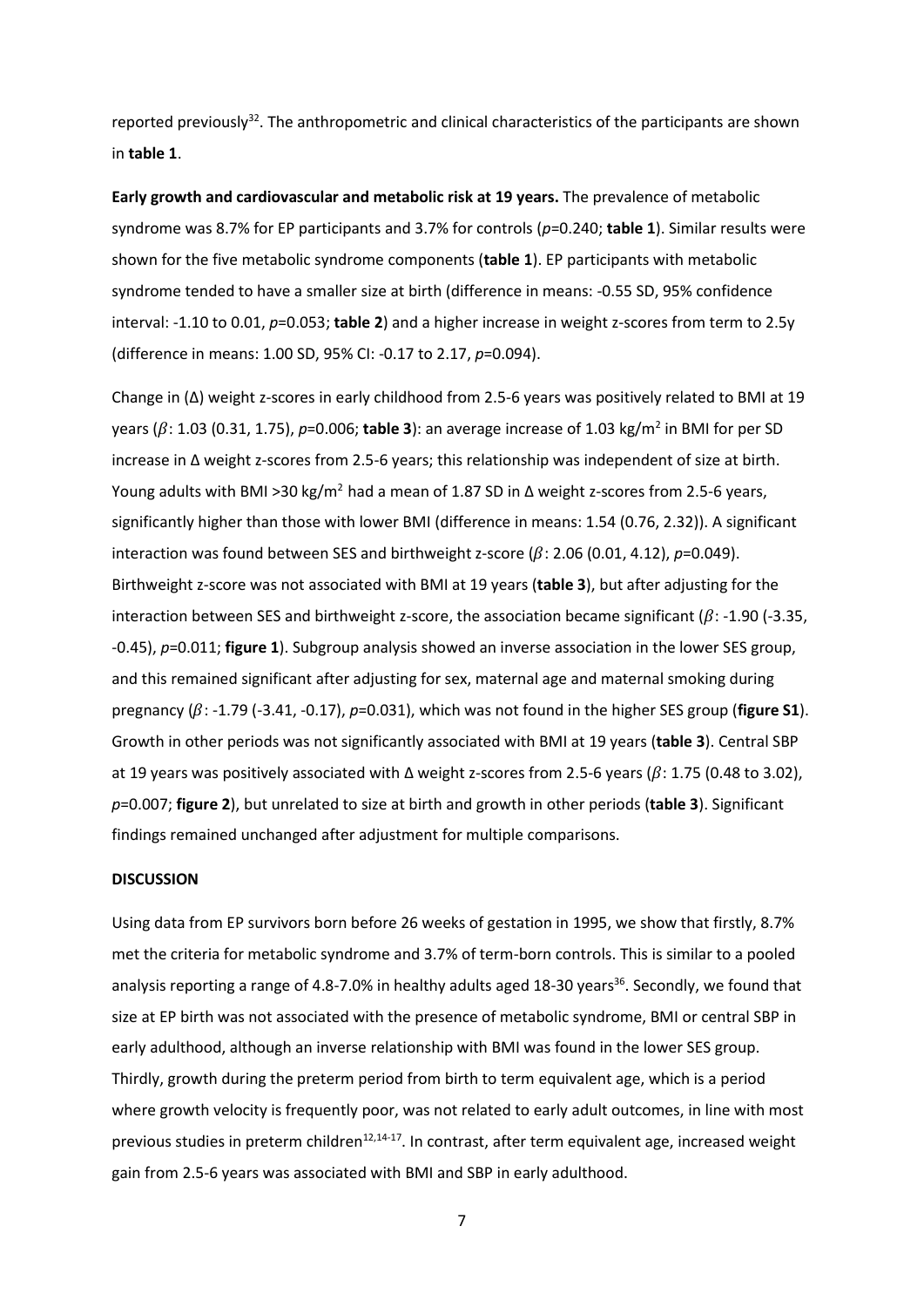Previous studies have reported either no or variable associations between birth weight and determinants of cardiovascular and metabolic risk in populations born preterm $^{12,17,26-28}$ . Here in young adults born EP, we did not find that size at birth was associated with cardiovascular and metabolic risk. This is not consistent with previous studies in adults born at term<sup>37,38</sup> and fails to support the fetal origins hypothesis<sup>39</sup>. Interestingly, an inverse relationship between birth weight for gestation and BMI at 19 years was found in the lower SES group. The underlying mechanism is unknown. Previous research suggests that low SES, measured by occupational status, was associated with increased risk of obesity in women<sup>40</sup> and that maternal weight/BMI before pregnancy explains the association between birth weight and adult BMI<sup>41</sup>. We therefore speculate that pre-pregnancy weight might mediate this relationship.

Loss to follow-up was higher among participants with lower SES, so the question arises whether the observed association was biased by selective response. Lower SES was neither related to birth weight nor outcomes in our study but was associated with greater weight gain from birth to termage. Adjusting for confounders and subsequent growth did not change the relationships, which makes this less likely. In comparison to birthweight, gestational age was unrelated to any outcome (data not shown), indicating that it may not be a good marker for cardiovascular and metabolic risk in this group.

Our data show that EP participants with metabolic syndrome at 19 years tended to have smaller size at birth and a higher increase in weight z-scores from term-2.5 years. Previous research has shown that weight gain in infancy after term age is positively related to BMI<sup>26</sup>, fat mass or percentage body fat<sup>11,26</sup>, insulin level<sup>27</sup> and serum levels of total cholesterol and LDL cholesterol<sup>11</sup>. We also show positive associations of growth from 2.5-6 years with BMI and central SBP in young adults born EP. Despite a lack of evidence from other preterm populations, a Swedish birth cohort study of healthy singletons showed rapid weight gain in early childhood (3-6 years) predicted adiposity at 17 years  $^{22}$ , but not metabolic syndrome risk <sup>23</sup>. We found no relationship between growth from 6-11 years and determinants of cardiovascular and metabolic risk, failing to support our hypothesis and in contrast to a previous study suggesting that increased postnatal weight gain after age 5 years was a predictor for systolic blood pressure at 19 years<sup>28</sup>.

The strength of this study lies in the longitudinal design with a long duration of follow-up from birth to early adulthood and detailed assessment on cardiovascular and metabolic risk. It allows us to explore the effects of size at birth and growth in both early life and throughout childhood in relation to determinants of cardiovascular and metabolic risk in early adulthood. Other strengths are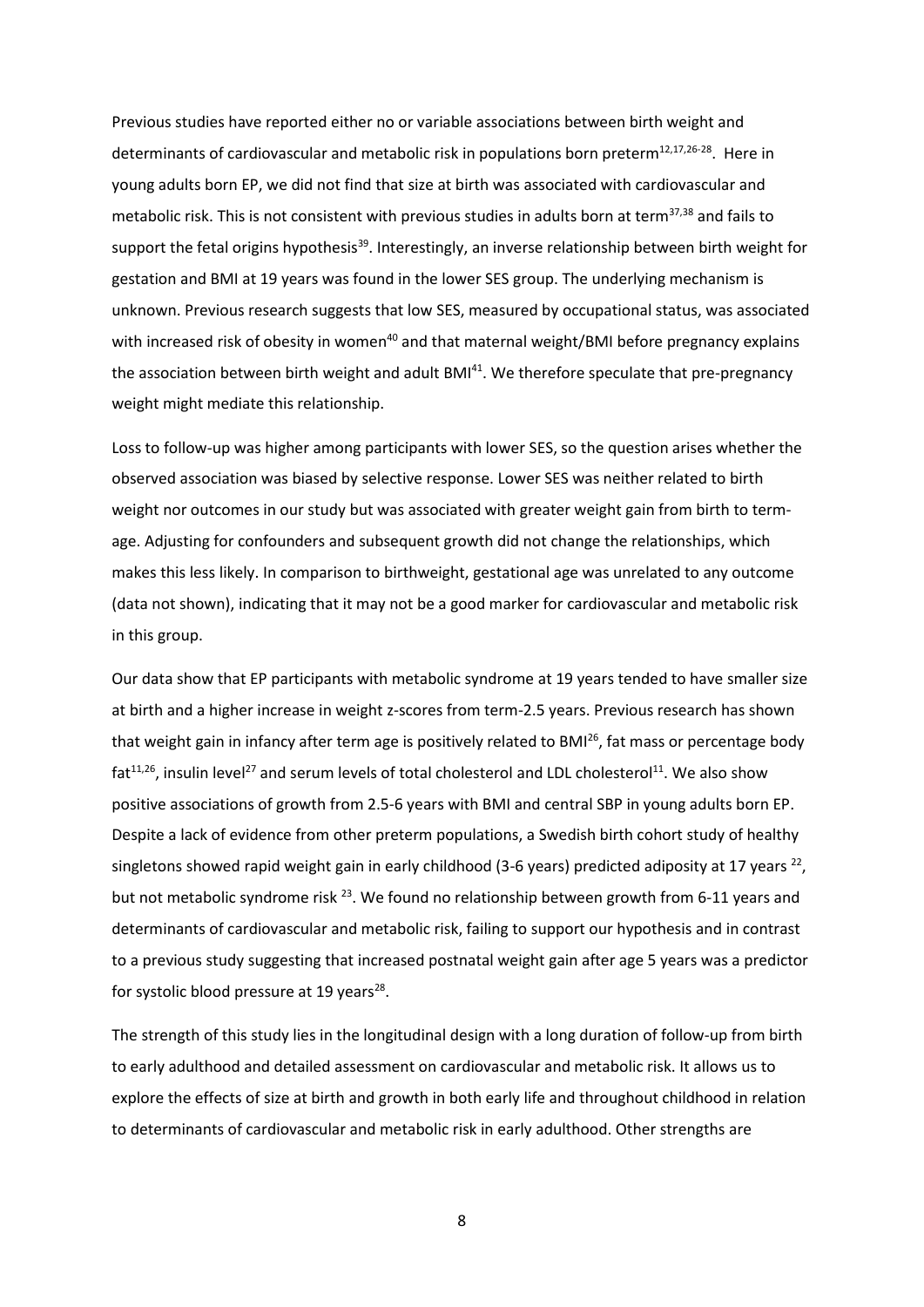adjusting for potential confounders and controlling for the false discovery rate using the Benjamini– Hochberg procedure to decrease the risk of type I error.

The study also has limitations. First, although the original cohort encompassed the entire population of extremely preterm infants in the UK and Ireland in 1995 who had been discharged alive after neonatal intensive care, the number of participants lost to follow-up increased over time and dropout was associated with markers of social disadvantage. However, those who participated did not differ from the original cohort on baseline characteristics (sex, gestational age and birth weight). Second, we have to be cautious to generalise our findings to other populations and they need to be confirmed in cohorts from different socioeconomic and cultural settings. We also have to be cautious in inferring causality as in any observational study. Lastly, it is possible that some weak associations would have reached significance in a larger sample, for instance, the associations of birth weight for gestation and the increase in weight z-scores from term-2.5 years with the presence of metabolic syndrome at 19 years.

In conclusion, following EP birth, an inverse relationship between size at birth and BMI in early adulthood was only found in the lower SES group, measured by parental occupational status. Increased catch-up in weight from 2.5-6 years (not in preterm period nor in infancy) was associated with BMI and central SBP in early adulthood, which suggests an opportunity for targeted interventions in early childhood to prevent the development of cardiovascular and metabolic risk in later life.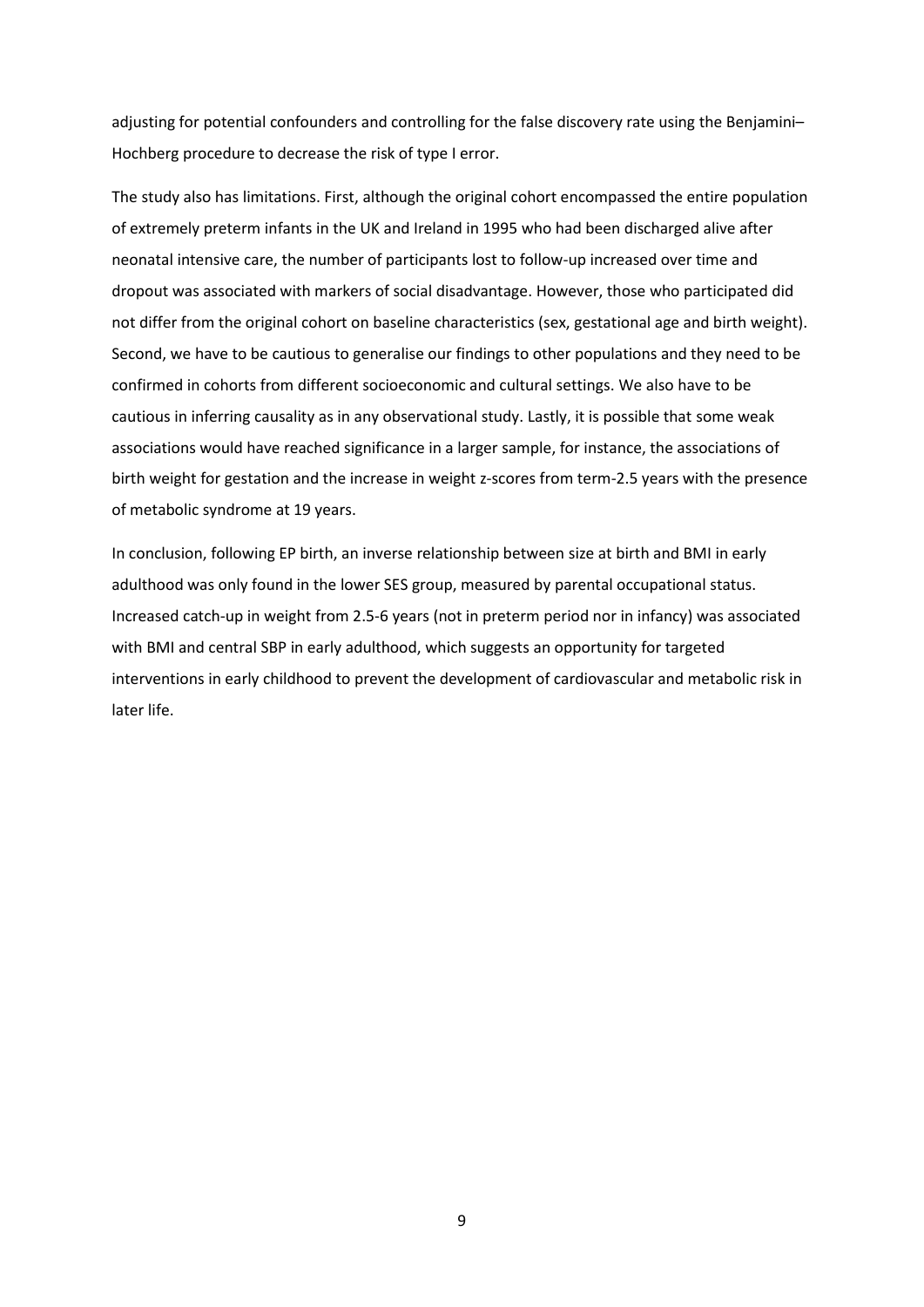**Acknowledgements** The authors thank the EPICure cohort participants for their continued contribution to this study.

**Contributors** YN contributed to the analysis and interpretation of data, drafted the first version of the manuscript and revised it for important intellectual content. JB assisted in the design of the 19 year follow-up study, collected the data, and reviewed and revised the manuscript for intellectual content. JH and JK critically reviewed and revised the manuscript for intellectual content. NM conceptualised and designed the study, obtained funding, supervised data collection, and critically reviewed and revised the manuscript. All authors approved the final manuscript as submitted and agree to be accountable for all aspects of the work.

**Funding** This study was funded by the Medical Research Council UK (MRC Ref MR/J01107X/1). NM receives a proportion of funding from the Department of Health's NIHR Biomedical Research Centres funding scheme at UCLH/UCL.

**Competing interests** None declared.

**Financial disclosure** NM declares consultancy fees from Novartis and Shire, other authors have no financial relationships to disclose.

**Ethics approval** The study at 19 years was approved by the South Central Hampshire A Research Ethics Committee (Ref: 13/SC/0514).

**Data sharing statement** Data are available subject to the EPICure Data Sharing Policy (www.epicure.ac.uk).

**Provenance and peer review** Not commissioned; externally peer reviewed.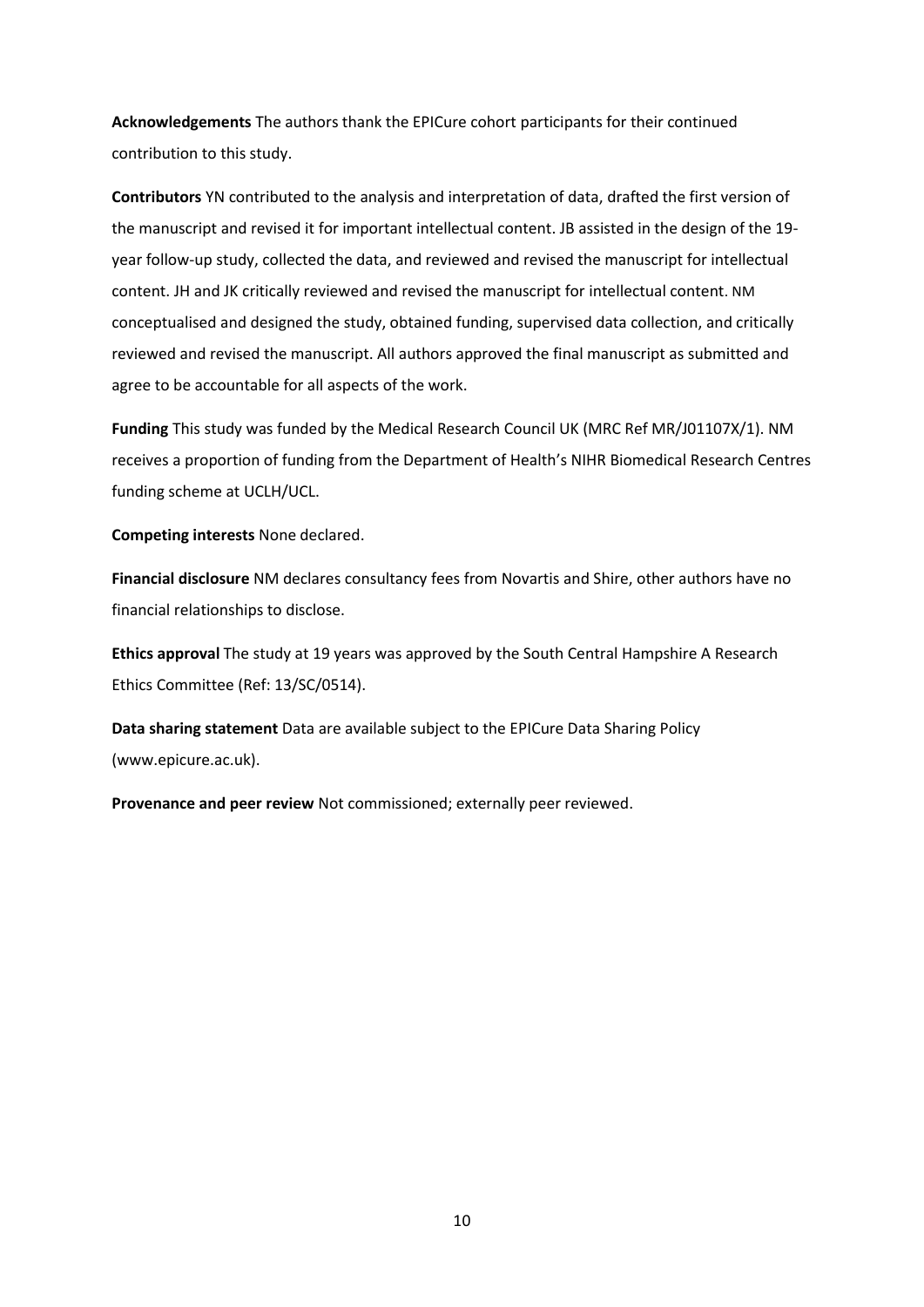# **References**

- 1. Eriksson J, Forsen T, Tuomilehto J, Osmond C, Barker D. Size at birth, childhood growth and obesity in adult life. *Int J Obesity.* 2001;25(5):735-740.
- 2. Barker DJ, Bull AR, Osmond C, Simmonds SJ. Fetal and placental size and risk of hypertension in adult life. *BMJ.* 1990;301(6746):259-262.
- 3. Barker DJ, Godfrey KM, Osmond C, Bull A. The relation of fetal length, ponderal index and head circumference to blood pressure and the risk of hypertension in adult life. *Paediatr Perinat Epidemiol.* 1992;6(1):35-44.
- 4. Newsome CA, Shiell AW, Fall CHD, Phillips DIW, Shier R, Law CM. Is birth weight related to later glucose and insulin metabolism? a systematic review. *Diabetic Med.* 2003;20(5):339- 348.
- 5. Barker DJ, Gluckman PD, Godfrey KM, Harding JE, Owens JA, Robinson JS. Fetal nutrition and cardiovascular disease in adult life. *Lancet.* 1993;341(8850):938-941.
- 6. Barker DJ, Winter PD, Osmond C, Margetts B, Simmonds SJ. Weight in infancy and death from ischaemic heart disease. *Lancet.* 1989;2(8663):577-580.
- 7. Rich-Edwards JW, Stampfer MJ, Manson JE, et al. Birth weight and risk of cardiovascular disease in a cohort of women followed up since 1976. *BMJ.* 1997;315(7105):396-400.
- 8. de Boo HA, Harding JE. The developmental origins of adult disease (Barker) hypothesis. *Aust N Z J Obstet Gynaecol.* 2006;46(1):4-14.
- 9. Wood NS, Costeloe K, Gibson AT, et al. The EPICure study: growth and associated problems in children born at 25 weeks of gestational age or less. *Archives of Disease in Childhood.*  2003;88(6):F492-F500.
- 10. Farooqi A, Hagglof B, Sedin G, Gothefors L, Serenius F. Growth in 10- to 12-year-old children born at 23 to 25 weeks' gestation in the 1990s: a Swedish national prospective follow-up study. *Pediatrics.* 2006;118(5):e1452-1465.
- 11. Kerkhof GF, Willemsen RH, Leunissen RW, Breukhoven PE, Hokken-Koelega AC. Health profile of young adults born preterm: negative effects of rapid weight gain in early life. *J Clin Endocrinol Metab.* 2012;97(12):4498-4506.
- 12. Fewtrell MS, Doherty C, Cole TJ, Stafford M, Hales CN, Lucas A. Effects of size at birth, gestational age and early growth in preterm infants on glucose and insulin concentrations at 9-12 years. *Diabetologia.* 2000;43(6):714-717.
- 13. Singhal A, Cole TJ, Fewtrell M, Deanfield J, Lucas A. Is slower early growth beneficial for longterm cardiovascular health? *Circulation.* 2004;109(9):1108-1113.
- 14. Embleton ND, Korada M, Wood CL, Pearce MS, Swamy R, Cheetham TD. Catch-up growth and metabolic outcomes in adolescents born preterm. *Arch Dis Child.* 2016;101(11):1026- 1031.
- 15. Bracewell MA, Hennessy EM, Wolke D, Marlow N. The EPICure study: growth and blood pressure at 6 years of age following extremely preterm birth. *Arch Dis Child Fetal Neonatal Ed.* 2008;93(2):F108-114.
- 16. Hovi P, Andersson S, Eriksson JG, et al. Glucose regulation in young adults with very low birth weight. *New Engl J Med.* 2007;356(20):2053-2063.
- 17. Mortaz M, Fewtrell MS, Cole TJ, Lucas A. Birth weight, subsequent growth, and cholesterol metabolism in children 8-12 years old born preterm. *Archives of Disease in Childhood.*  2001;84(3):212-217.
- 18. Ni Y, Beckmann J, Gandhi R, Hurst JR, Morris JK, Marlow N. Growth to early adulthood following extremely preterm birth: the EPICure study. *Arch Dis Child Fetal Neonatal Ed.*  2020.
- 19. Law CM, Shiell AW, Newsome CA, et al. Fetal, infant, and childhood growth and adult blood pressure: a longitudinal study from birth to 22 years of age. *Circulation.* 2002;105(9):1088- 1092.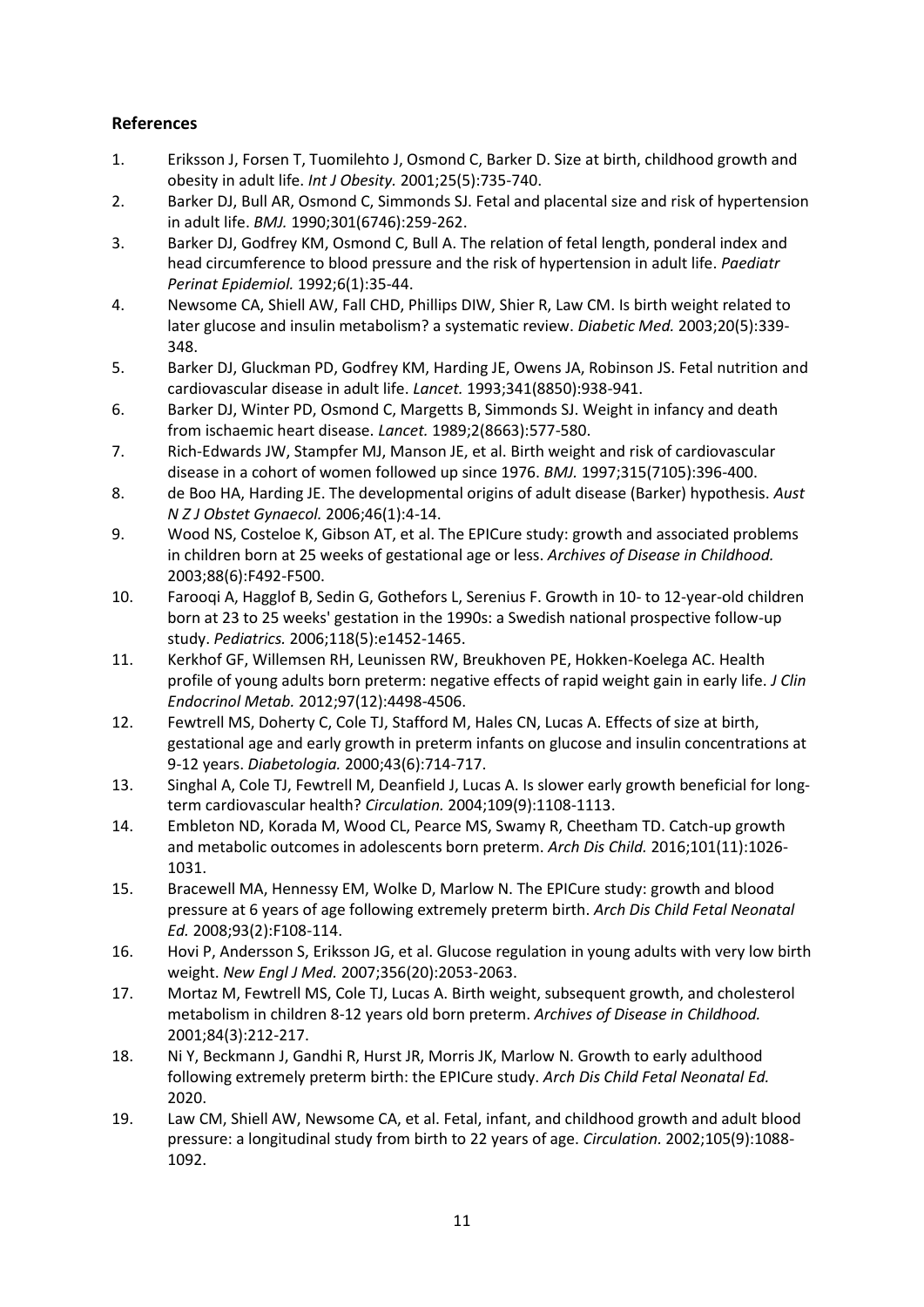- 20. Barker DJP, Osmond C, Forsen TJ, Kajantie E, Eriksson JG. Trajectories of growth among children who have coronary events as adults. *New Engl J Med.* 2005;353(17):1802-1809.
- 21. Stettler N, Stallings VA, Troxel AB, et al. Weight gain in the first week of life and overweight in adulthood: a cohort study of European American subjects fed infant formula. *Circulation.*  2005;111(15):1897-1903.
- 22. Ekelund U, Ong K, Linne Y, et al. Upward weight percentile crossing in infancy and early childhood independently predicts fat mass in young adults: the Stockholm Weight Development Study (SWEDES). *Am J Clin Nutr.* 2006;83(2):324-330.
- 23. Ekelund U, Ong KK, Linne Y, et al. Association of weight gain in infancy and early childhood with metabolic risk in young adults. *J Clin Endocrinol Metab.* 2007;92(1):98-103.
- 24. Eriksson JG, Forsen T, Tuomilehto J, Winter PD, Osmond C, Barker DJ. Catch-up growth in childhood and death from coronary heart disease: longitudinal study. *BMJ.*  1999;318(7181):427-431.
- 25. Forsen T, Eriksson J, Tuomilehto J, Reunanen A, Osmond C, Barker D. The fetal and childhood growth of persons who develop type 2 diabetes. *Ann Intern Med.* 2000;133(3):176-182.
- 26. Euser AM, Finken MJJ, Keijzer-Veen MG, et al. Associations between prenatal and infancy weight gain and BMI, fat mass, and fat distribution in young adulthood: a prospective cohort study in males and females born very preterm. *American Journal of Clinical Nutrition.*  2005;81(2):480-487.
- 27. Finken MJJ, Keijzer-Veen MG, Dekker FW, et al. Preterm birth and later insulin resistance: effects of birth weight and postnatal growth in a population based longitudinal study from birth into adult life. *Diabetologia.* 2006;49(3):478-485.
- 28. Keijzer-Veen MG, Finken MJJ, Nauta J, et al. Is blood pressure increased 19 years after intrauterine growth restriction and preterm birth? A prospective follow-up study in the Netherlands. *Pediatrics.* 2005;116(3):725-731.
- 29. Costeloe K, Hennessy E, Gibson AT, Marlow N, Wilkinson AR, Grp ES. The EPICure study: Outcomes to discharge from hospital for infants born at the threshold of viability. *Pediatrics.*  2000;106(4):659-671.
- 30. Johnson S, Fawke J, Hennessy E, et al. Neurodevelopmental Disability Through 11 Years of Age in Children Born Before 26 Weeks of Gestation. *Pediatrics.* 2009;124(2):E249-E257.
- 31. Marlow N, Wolke D, Bracewell MA, Samara M, Grp ES. Neurologic and developmental disability at six years of age after extremely preterm birth. *New Engl J Med.* 2005;352(1):9- 19.
- 32. Linsell L, Johnson S, Wolke D, et al. Cognitive trajectories from infancy to early adulthood following birth before 26 weeks of gestation: a prospective, population-based cohort study. *Archives of Disease in Childhood.* 2018;103(4):363-370.
- 33. Zimmet P, Magliano D, Matsuzawa Y, Alberti G, Shaw J. The metabolic syndrome: A global public health problem and a new definition. *J Atheroscler Thromb.* 2005;12(6):295-300.
- 34. Cole TJ, Bellizzi MC, Flegal KM, Dietz WH. Establishing a standard definition for child overweight and obesity worldwide: international survey. *BMJ.* 2000;320(7244):1240-1243.
- 35. Benjamini Y, Hochberg Y. Controlling the false discovery rate: a practical and powerful approach to multiple testing. *Journal of the Royal statistical society: series B (Methodological).* 1995;57(1):289-300.
- 36. Nolan PB, Carrick-Ranson G, Stinear JW, Reading SA, Dalleck LC. Prevalence of metabolic syndrome and metabolic syndrome components in young adults: A pooled analysis. *Prev Med Rep.* 2017;7:211-215.
- 37. Law CM, Barker DJ, Osmond C, Fall CH, Simmonds SJ. Early growth and abdominal fatness in adult life. *J Epidemiol Community Health.* 1992;46(3):184-186.
- 38. Schroeder DG, Martorell R, Flores R. Infant and child growth and fatness and fat distribution in Guatemalan adults. *Am J Epidemiol.* 1999;149(2):177-185.
- 39. Barker DJP. Fetal Origins of Coronary Heart-Disease. *Brit Med J.* 1995;311(6998):171-174.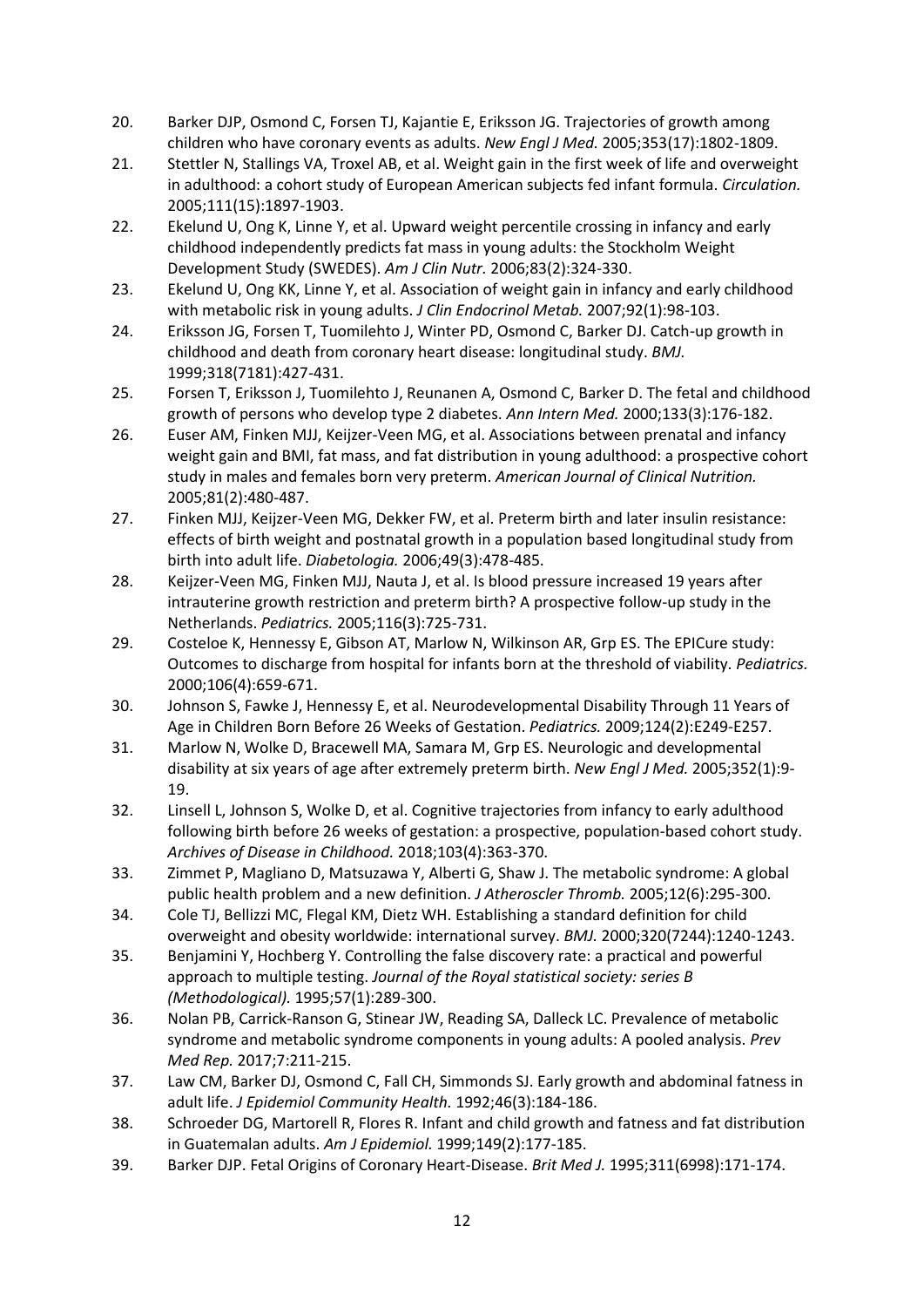- 40. Wardle J, Waller J, Jarvis MJ. Sex differences in the association of socioeconomic status with obesity. *Am J Public Health.* 2002;92(8):1299-1304.
- 41. Parsons TJ, Power C, Manor O. Fetal and early life growth and body mass index from birth to early adulthood in 1958 British cohort: longitudinal study. *BMJ.* 2001;323(7325):1331-1335.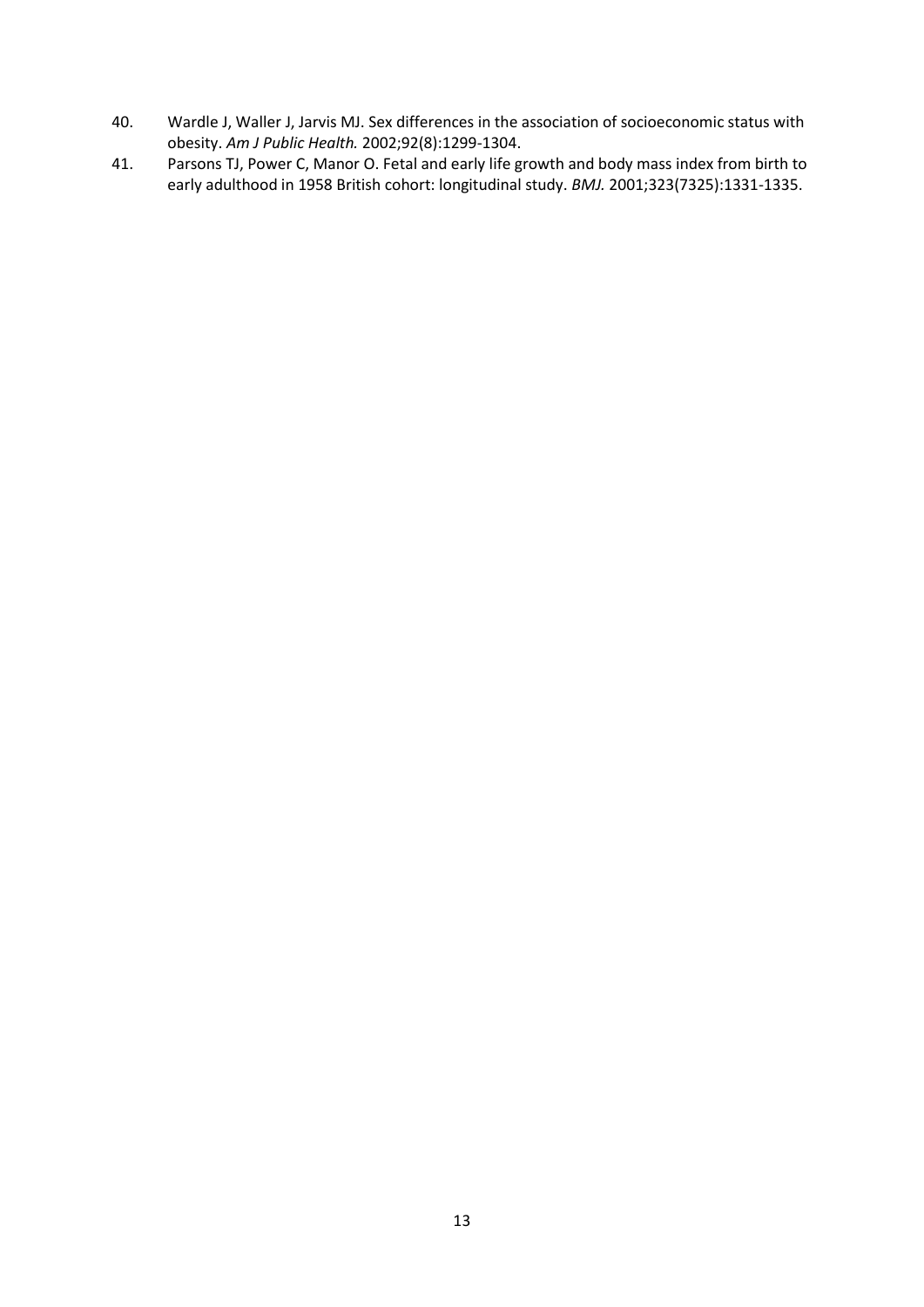**Table 1 Characteristics of extremely preterm and control participants** 

| <b>Variables</b>                                   |           | <b>Whole cohort</b><br>$N = 315$ | <b>Controls</b>        |
|----------------------------------------------------|-----------|----------------------------------|------------------------|
| <b>Perinatal variables</b>                         |           |                                  |                        |
| Male Sex                                           | % (n)     | 49.2% (155)                      | 38.5% (25) $+$         |
| Gestational age                                    |           |                                  |                        |
| <=23 weeks                                         | % (n)     | $9.2\%$ (29)                     |                        |
| 24 weeks                                           | % (n)     | 31.7% (100)                      |                        |
| 25 weeks                                           | % (n)     | 59.0% (186)                      |                        |
| Multiple births                                    | % (n/N)   | 25.2% (79/314)                   |                        |
| White ethnicity                                    | % (n)     | 76.5% (241)                      |                        |
| Maternal age                                       | Mean (SD) | 28.5 (5.9) [n=313]               |                        |
| Maternal smoking during pregnancy                  | % (n/N)   | 32.9% (93/283)                   |                        |
| Maternal education (A level or above) <sup>a</sup> | % (n/N)   | 25.9% (68/263)                   |                        |
| Higher SES <sup>a</sup>                            | % (n/N)   | 31.0% (84/271)                   |                        |
| Birth weight (kg)                                  | Mean (SD) | $0.75(0.11)[n=315]$              |                        |
| Birthweight z-score                                | Mean (SD) | -0.18 (0.76) [n=312]             |                        |
| Early growth <sup>b</sup>                          |           |                                  |                        |
| Weight gain from birth to term (kg)                | Mean (SD) | 1.82 (0.49) [n=284]              |                        |
| Change in $(\Delta)$ z-score from birth to term    | Mean (SD) | $-1.50(1.05)$ [n=275]            |                        |
| Weight gain from term to 2.5y (kg)                 | Mean (SD) | 9.3 (1.7) [n=264]                |                        |
| $\Delta$ z-score from term to 2.5y                 | Mean (SD) | $0.07(1.42)[n=258]$              |                        |
| Weight gain from 2.5y to 6y (kg)                   | Mean (SD) | 6.8 (2.7) [n=226]                |                        |
| ∆ z-score from 2.5y to 6y                          | Mean (SD) | $0.37(1.03)$ [n=226]             |                        |
| Weight gain from 6y to 11y (kg)                    | Mean (SD) | 15.6 (6.2) [n=201]               | 17.4 (7.5) [n=110]     |
| ∆ z-score from 6y to 11y                           | Mean (SD) | $0.84$ (0.86) [n=201]            | $0.25(0.75)[n=110]$    |
| Continuous outcomes at 19 years                    |           |                                  |                        |
| BMI ( $\text{kg/m}^2$ )                            | Mean (SD) | 23.3 (4.4) [n=128]               | 24.7 (5.7) [n=65]      |
| Waist circumference (cm)                           | Mean (SD) | 82.7 (11.4) [n=103]              | 82.3 (12.8) [n=52]     |
| Waist-hip ratio                                    | Mean (SD) | 85.3 (6.3) [n=103]               | 81.3 (5.5) [n=52]      |
| Seated brachial Systolic BP (mmHg)                 | Mean (SD) | 119.5 (10.1) [n=127]             | 117.9 (9.8) [n=64]     |
| Seated brachial Diastolic BP (mmHg)                | Mean (SD) | 73.2 (7.9) [n=127]               | 71.6 (6.0) [n=64]      |
| Supine brachial Systolic BP (mmHg)                 | Mean (SD) | 119.1 (10.0) [n=127]             | 116.1 (10.0) [n=64]    |
| Supine brachial Diastolic BP (mmHg)                | Mean (SD) | 69.4 (7.4) [n=127]               | 65.9 (5.8) [n=64]      |
| Central Systolic BP (mmHg)                         | Mean (SD) | 101.2 (8.0) [n=126]              | 96.7 (7.8) [n=64]      |
| Central Diastolic BP (mmHg)                        | Mean (SD) | 70.6 (7.6) [n=126]               | 66.9 (5.9) [n=64]      |
| Aortic Augmentation Index (%)                      | Mean (SD) | 6.6 (9.0) [n=126]                | $0.4$ (8.2) [n=64]     |
| Triglycerides (mmol/l)                             | Mean (SD) | $0.9(0.5)$ [n=109]               | $0.9$ ( $0.4$ ) [n=61] |
| HDL (mmol/l)                                       | Mean (SD) | $1.5(0.4)[n=109]$                | $1.6(0.4)[n=61]$       |
| LDL (mmol/l)                                       | Mean (SD) | $2.3(0.8)[n=109]$                | $2.4(0.7)$ [n=61]      |
| Fasting glucose (mmol/l)                           | Mean (SD) | $4.9(0.7)$ [n=111]               | 4.9 (0.4) [n=60]       |
| Metabolic syndrome at 19 years <sup>c</sup>        | % (n/N)   | 8.7% (9/103)                     | $3.7\% (2/54)$         |
| Central obesity <sup>c</sup>                       | % (n/N)   | 35.6% (37/104)                   | 35.2% (19/54)          |
| Raised triglycerides <sup>c</sup> (>=1.7mmol/l)    | % (n/N)   | $9.2\% (10/109)$                 | $6.6\%$ (4/61)         |
| Raised HDL <sup>c</sup>                            | % (n/N)   | 17.4% (19/109)                   | 11.5% (7/61)           |
| Raised blood pressure <sup>c</sup>                 | % (n/N)   | 18.1% (23/127)                   | $9.4\% (6/64)$         |
| Raised glucose <sup>c</sup> (>=5.6mmol/l)          | % (n/N)   | $7.2\% (8/111)$                  | $3.3\% (2/60)$         |

+ Data reported for controls at 19 years. <sup>a</sup> Maternal education and socioeconomic status (SES) were collected using parent questionnaire at age 2.5 years; SES was based on using parent occupation: (1) higher: non-manual employment; (2) lower: including those in manual employment or unemployed.  $b$  Growth data at 2.5 years: uncorrected for prematurity. <sup>c</sup> Metabolic syndrome was defined by the International Diabetes Federation as having central obesity measured by waist circumference or BMI, together with any two of the following components: (1) raised triglycerides; (2) reduced HDL cholesterol; (3) raised blood pressure; and (4) raised fasting plasma glucose.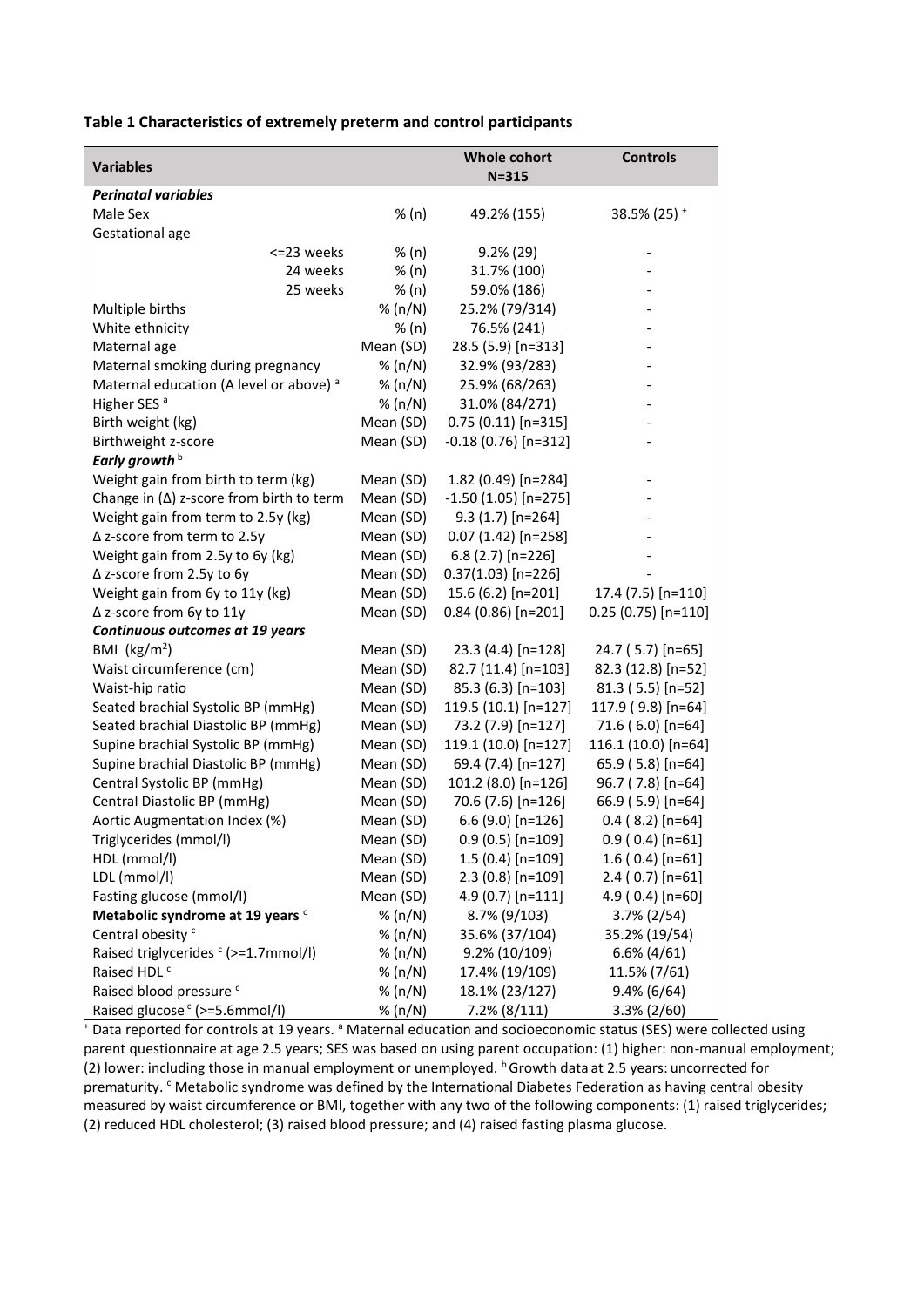**Table 2 Factors related to the presence of metabolic syndrome at 19 years in young adults born extremely preterm<sup>+</sup>**

| Metabolic syndrome <sup>a</sup>                           |                                 |                    |                                 |           |
|-----------------------------------------------------------|---------------------------------|--------------------|---------------------------------|-----------|
|                                                           | <b>No</b>                       | Yes                | Yes vs No                       | $\pmb{p}$ |
|                                                           | mean (SD)                       | mean (SD)          | Difference in<br>means (95% CI) |           |
| Maternal age                                              | 29.58 (5.18) [n=92]             | 27.89 (5.25) [n=9] | $-1.69$ ( $-5.28$ , 1.91)       | 0.354     |
| Gestational age                                           | 24.95 (0.78) [n=94]             | 24.76 (1.21) [n=9] | $-0.19$ $(-0.76, 0.37)$         | 0.500     |
| Birthweight z-score                                       | $-0.15(0.77)$ [n=92]            | $-0.70(0.55)[n=8]$ | $-0.55$ $(-1.10, 0.01)$         | 0.053     |
| Change in $(\Delta)$ weight z-score from<br>birth to term | $-1.59(1.05)$ [n=88]            | $-1.51(1.28)[n=6]$ | $0.08$ (-0.81, 0.97)            | 0.853     |
| $\Delta$ weight z-score from term to 2.5y b               | $0.11(1.50)[n=86]$              | $1.11(1.48)[n=7]$  | $1.00$ (-0.17, 2.17)            | 0.094     |
| $\Delta$ weight z-score from 2.5y to 6y $^{\rm b}$        | $0.38(1.06)[n=87]$              | $0.70(1.25)[n=9]$  | $0.32$ (-0.43, 1.06)            | 0.403     |
| ∆ weight z-score from 6y to 11y                           | $0.72(0.82)$ [n=88]             | $0.90(0.68)[n=8]$  | $0.17$ (-0.42, 0.77)            | 0.561     |
|                                                           | Metabolic syndrome <sup>a</sup> |                    |                                 |           |
|                                                           | <b>No</b>                       | Yes                |                                 |           |
|                                                           | $%$ (n/N)                       | % (n/N)            |                                 | p         |
| Sex                                                       |                                 |                    |                                 |           |
| Female                                                    | 92.7% (51/55)                   | $7.3\%$ (4/55)     |                                 | 0.573     |
| Male                                                      | 89.6% (43/48)                   | 10.4% (5/48)       |                                 |           |
| <b>Gestational age</b>                                    |                                 |                    |                                 |           |
| <= 23 weeks                                               | 83.3% (10/12)                   | 16.7% (2/12)       |                                 | 0.325     |
| 24 weeks                                                  | 96.8% (30/31)                   | $3.2\% (1/31)$     |                                 |           |
| 25 weeks                                                  | 90.0% (54/60)                   | 10.0% (6/60)       |                                 |           |
| <b>Multiple births</b>                                    |                                 |                    |                                 |           |
| Yes                                                       | 88.2% (30/34)                   | 11.8% (4/34)       |                                 | 0.459     |
| No                                                        | 92.6% (63/68)                   | 7.4% (5/68)        |                                 |           |
| White ethnicity                                           |                                 |                    |                                 |           |
| Yes                                                       | 92.9% (79/85)                   | $7.1\% (6/85)$     |                                 | 0.190     |
| No                                                        | 83.3% (15/18)                   | 16.7% (3/18)       |                                 |           |
| <b>Maternal smoking during pregnancy</b>                  |                                 |                    |                                 |           |
| Yes                                                       | 78.6% (22/28)                   | 21.4% (6/28)       |                                 | $0.005*$  |
| Νo                                                        | 96.0% (72/75)                   | 4.0% (3/75)        |                                 |           |
| Higher SES <sup>c</sup>                                   |                                 |                    |                                 |           |
| Yes                                                       | 95.5% (42/44)                   | $4.5\% (2/44)$     |                                 | 0.227     |
| No                                                        | 88.7% (47/53)                   | 11.3% (6/53)       |                                 |           |
| <b>Maternal education (A level or</b><br>above) $c$       |                                 |                    |                                 |           |
| Yes                                                       | 96.2% (25/26)                   | $3.8\% (1/26)$     |                                 | 0.340     |
| No                                                        | 90.1% (64/71)                   | $9.9\% (7/71)$     |                                 |           |

**<sup>+</sup>** *p* values were calculated using two sample t-tests or chi-square tests. \*Correction for multiple comparisons was applied using the Benjamini-Hochberg procedure and a false discovery rate of 0.05 was chosen. Adjusted *p* value: 0.070 for maternal smoking during pregnancy. <sup>a</sup> Metabolic syndrome was defined by the International Diabetes Federation as having central obesity measured by waist circumference or BMI, together with any two of the following components: (1) raised triglycerides; (2) reduced HDL cholesterol; (3) raised blood pressure; and (4) raised fasting plasma glucose. b Growth data at 2.5 years: uncorrected for prematurity. <sup>c</sup> Maternal education and socioeconomic status (SES) were collected using parent questionnaire at age 2.5 years; SES was based on using parent occupation: (1) higher: nonmanual employment; (2) lower: including those in manual employment or unemployed.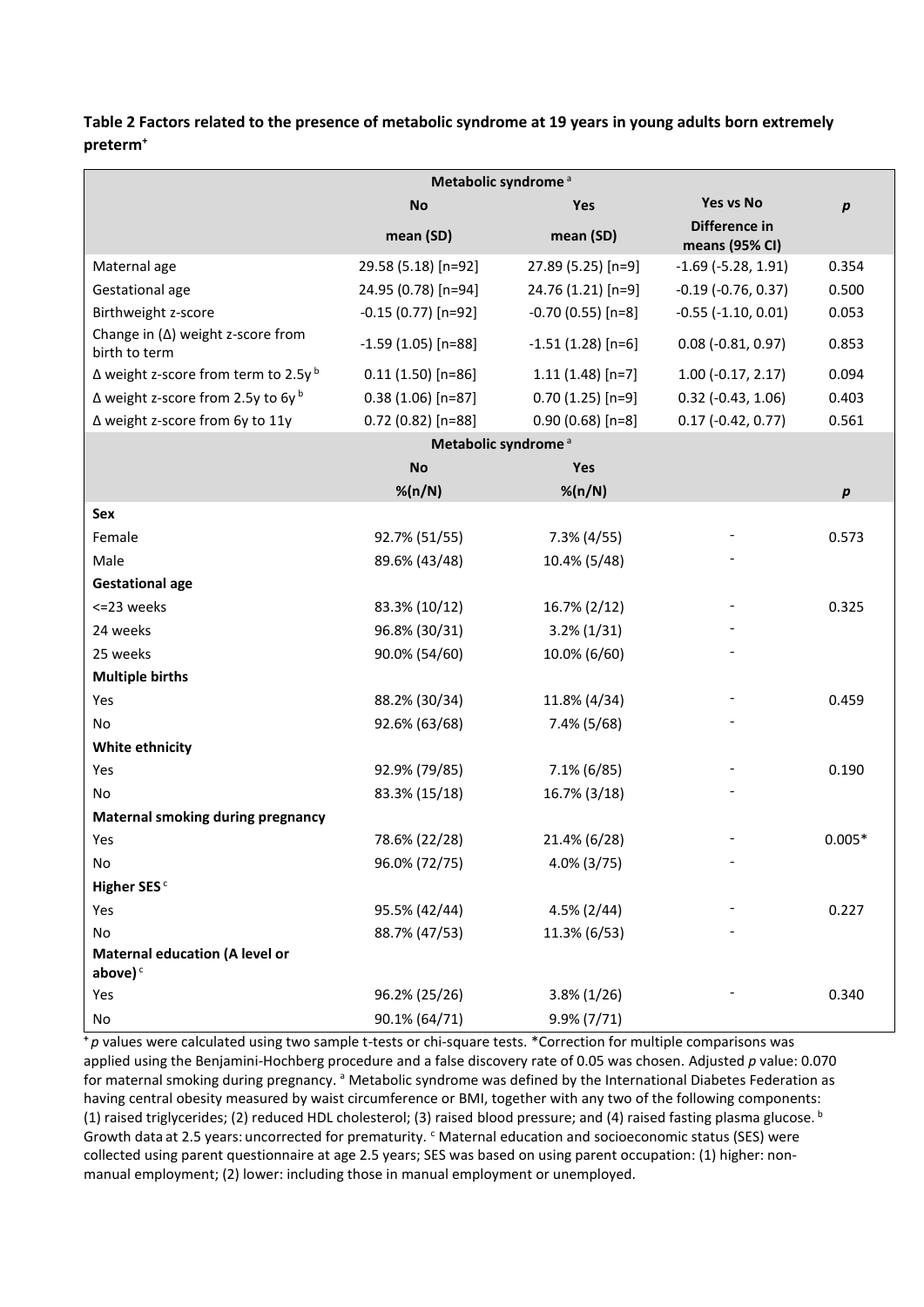**Table 3 Multivariate linear regression: BMI and central systolic blood pressure (SBP) at 19 years as dependent variables in young adults born extremely preterm <sup>+</sup>**

|                                                     | BMI ( $\text{kg/m}^2$ )   |                  | Central SBP (mmHg)           |          |
|-----------------------------------------------------|---------------------------|------------------|------------------------------|----------|
|                                                     | $\beta$ (95%CI) $^1$      | $\boldsymbol{p}$ | $\beta$ (95%CI) <sup>1</sup> | P        |
| Birthweight z-score (SD)                            | $-0.54$ ( $-1.58$ , 0.50) | 0.305            | $-0.69$ ( $-2.49$ , 1.11)    | 0.448    |
| $\Delta$ weight z-score from birth to term-age (SD) | $0.30$ ( $-0.46$ , 1.06)  | 0.438            | $0.08(-1.28, 1.44)$          | 0.907    |
| $\Delta$ weight z-score from term-age to 2.5y (SD)  | $0.18(-0.33, 0.69)$       | 0.482            | $0.19$ (-0.74, 1.12)         | 0.687    |
| ∆ weight z-score from 2.5y to 6y (SD)               | 1.03(0.31, 1.75)          | $0.006*$         | 1.75 (0.48, 3.02)            | $0.007*$ |
| $\Delta$ weight z-score from 6y to 11y (SD)         | 0.98(0.02, 1.93)          | 0.046            | $0.13$ ( $-1.60$ , $1.86$ )  | 0.882    |

**<sup>+</sup>**Adjusted for sex, maternal age, and maternal smoking during pregnancy. **<sup>Ꞁ</sup>** β presents the average change in BMI and central SBP for per SD change in birth weight z-scores or in ∆ weight z-scores in different periods. \*Correction for multiple comparisons was applied using the Benjamini-Hochberg procedure and a false discovery rate of 0.05 was chosen. Adjusted *p* values: 0.030 for BMI and 0.035 for central SBP.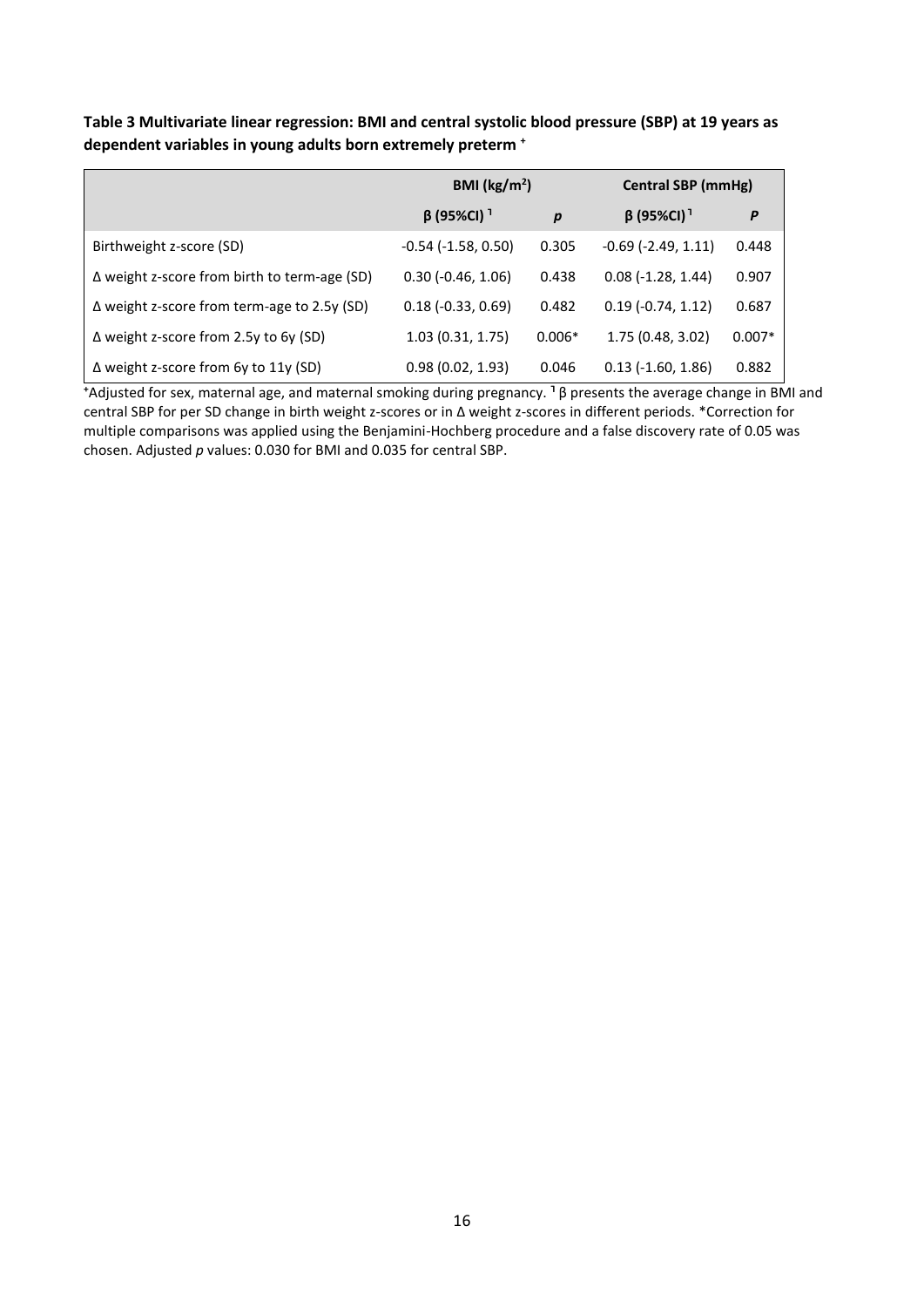

#### **Figure 1 Size at birth, growth trajectory in early life and BMI in early adulthood**

Note: ns represents not significant; birthweight z-scores were derived from the complete birth population<sup>29</sup>. Socioeconomic status (SES) was collected using parent questionnaire at age 2.5 years and was based on using parent occupation: (1) higher: non-manual employment; (2) lower: including those in manual employment or unemployed.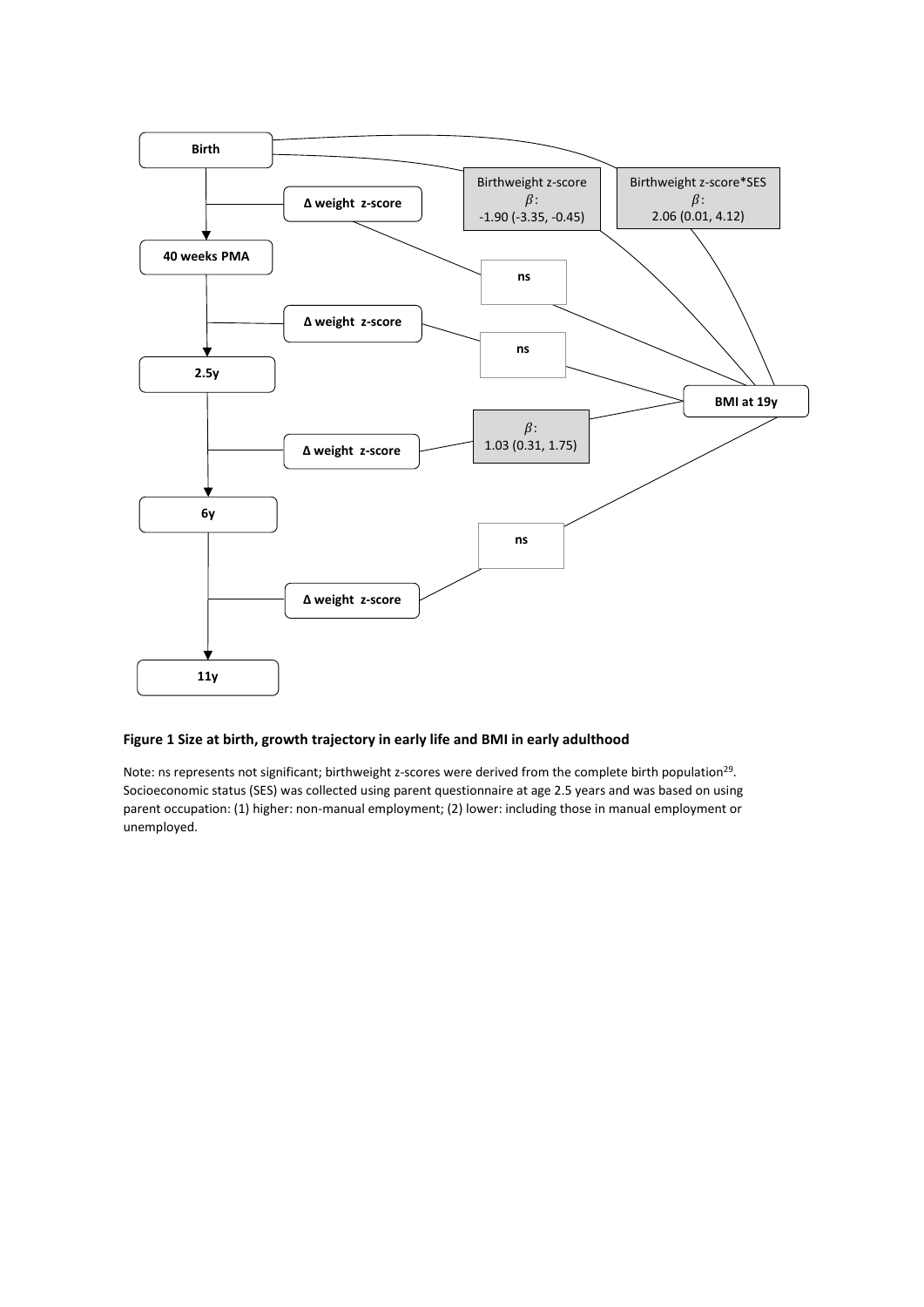

### **Figure 2 Size at birth, growth trajectory in early life and central SBP in early adulthood**

Note: ns represents not significant; SBP represents systolic blood pressure.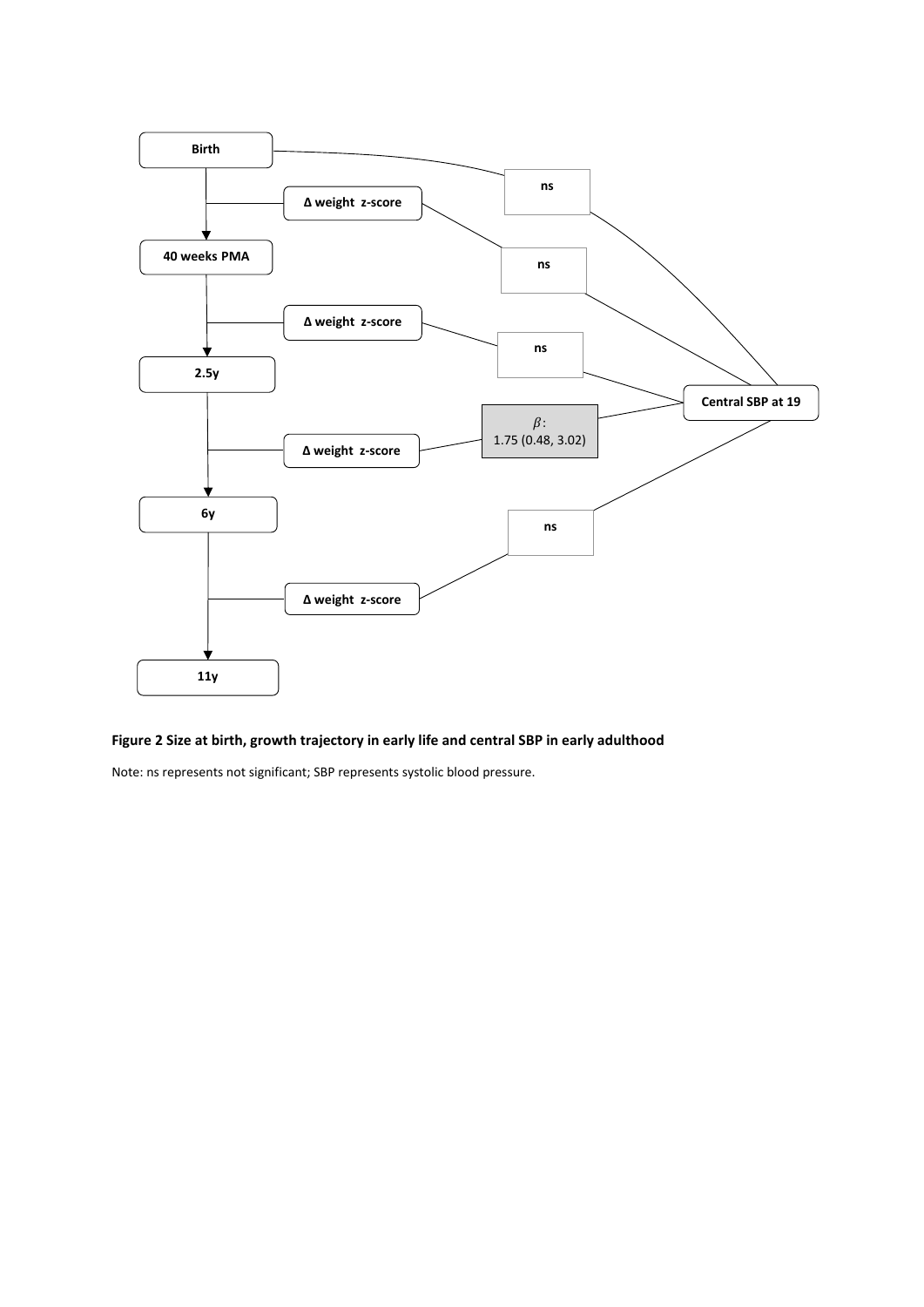| <b>Variables</b>                                    |              | Whole<br>cohort                | Assessed at 2.5<br>years  | Assessed at 6<br>years     | Assessed at 11<br>years   | Assessed at 19<br>years |
|-----------------------------------------------------|--------------|--------------------------------|---------------------------|----------------------------|---------------------------|-------------------------|
|                                                     |              | $N = 315$                      | $N = 283$                 | $N = 241$                  | $N = 219$                 | $N = 129$               |
| <b>Male Sex</b>                                     | % (n)        | 49.2%<br>(155)                 | 47.7% (135)               | 50.6% (122)                | 46.1% (101)               | 47.3% (61)              |
| <b>Gestational age</b>                              |              |                                |                           |                            |                           |                         |
| <= 23 weeks                                         | % (n)        | $9.2\% (29)$                   | $9.2\%$ (26)              | 10.0% (24)                 | 10.5% (23)                | 11.6% (15)              |
| 24 weeks                                            | % (n)        | 31.7%<br>(100)                 | 31.8% (90)                | 30.3% (73)                 | 32.0% (70)                | 28.7% (37)              |
| 25 weeks                                            | % (n)        | 59.0%<br>(186)                 | 59.0% (167)               | 59.8% (144)                | 57.5% (126)               | 59.7% (77)              |
| <b>Multiple births</b>                              | % (n/N)      | 25.2%<br>(79/314)              | 26.9% (76/283)            | 26.1% (63/241)             | 28.0% (61/218)            | 31.3% (40/128)          |
| <b>White ethnicity</b>                              | % (n)        | 76.5%<br>(241)                 | 78.8% (223)               | 78.4% (189)                | 82.2% (180)               | 80.6% (104)             |
| <b>Maternal age</b>                                 | Mean<br>(SD) | 28.5(5.9)<br>$[n=313]$         | 28.59 (5.83)<br>$[n=282]$ | 28.97 (5.69)<br>$[n=240]$  | 28.79 (5.75)<br>$[n=217]$ | 29.2 (5.6) [n=127]      |
| <b>Maternal smoking during pregnancy</b>            | % (n/N)      | 32.9%<br>(93/283)              | 33.2% (93/280)            | 32.3% (76/235)             | 33.8% (72/213)            | 25.6% (33/129)          |
| <b>Maternal education (A level or</b><br>$above)^+$ | % (n/N)      | 25.9%<br>(68/263)              | 25.9% (68/263)            | 23.6% (52/220)             | 24.0% (48/200)            | 27.3% (33/121)          |
| <b>Higher SES<sup>+</sup></b>                       | % (n/N)      | 31.0%<br>(84/271)              | 31.0% (84/271)            | 32.2% (73/227)             | 32.9% (68/207)            | 44.3% (54/122)          |
| Birth weight (kg)                                   | Mean<br>(SD) | 0.75(0.11)<br>$[n=315]$        | $0.75(0.11)[n=283]$       | $0.75(0.12)[n=241]$        | $0.74(0.12)[n=219]$       | $0.74(0.12)[n=129]$     |
| <b>Birthweight z-score</b>                          | Mean<br>(SD) | $-0.18$<br>(0.76)<br>$[n=312]$ | $-0.18(0.77)$ [n=281]     | $-0.18(0.75)$<br>$[n=239]$ | $-0.15(0.79)[n=216]$      | $-0.22$ (0.76) [n=126]  |

**Table S1 Characteristics of extremely preterm participants assessed at each age**

<sup>+</sup> Maternal education and SES were collected using parent questionnaire at age 2.5 years. Socioeconomic status (SES) was based on using parent occupation: (1) higher: non-manual employment; (2) lower: including those in manual employment or unemployed.